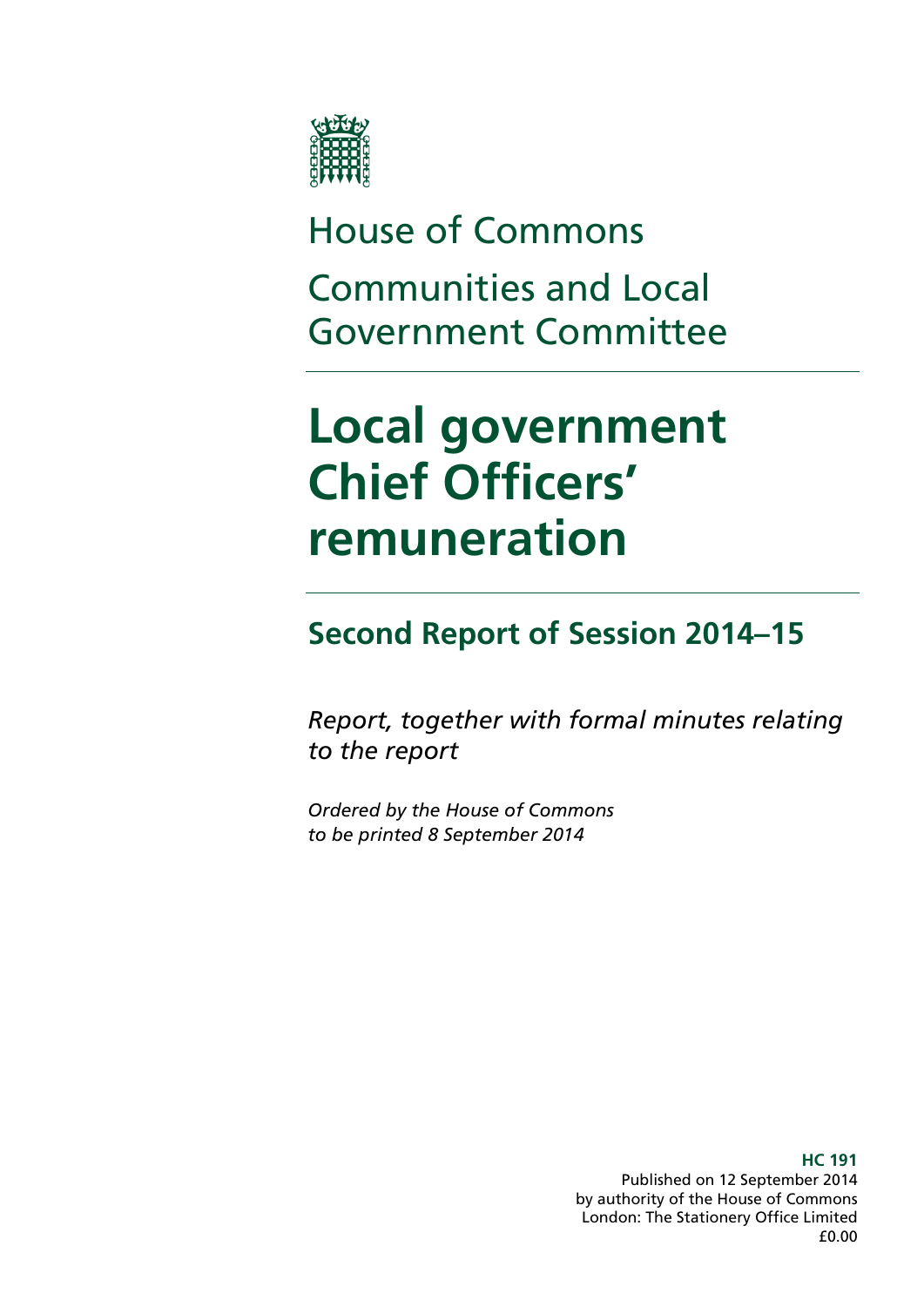### **The Communities and Local Government Committee**

The Communities and Local Government Committee is appointed by the House of Commons to examine the expenditure, administration, and policy of the Department for Communities and Local Government.

#### **Current membership**

[Mr Clive Betts MP](http://www.parliament.uk/biographies/commons/mr-clive-betts/394) (*Labour, Sheffield South-East*) (Chair) [Bob Blackman MP](http://www.parliament.uk/biographies/commons/bob-blackman/4005) (*Conservative, Harrow East*) Simon [Danczuk MP](http://www.parliament.uk/biographies/commons/simon-danczuk/4059) Rochdale (*Labour, Rochdale*) [Mrs Mary Glindon MP](http://www.parliament.uk/biographies/commons/mrs-mary-glindon/4126) (*Labour, North Tyneside*) [David Heyes MP](http://www.parliament.uk/biographies/commons/david-heyes/1386) (*Labour, Ashton under Lyne*) [Mark Pawsey MP](http://www.parliament.uk/biographies/commons/mark-pawsey/4052) (*Conservative, Rugby*) [John Pugh MP](http://www.parliament.uk/biographies/commons/john-pugh/1454) (*Liberal Democrat, Southport*) Alec [Shelbrooke MP](http://www.parliament.uk/biographies/commons/alec-shelbrooke/3997) (*Conservative, Elmet and Rothwell*) [John Stevenson MP](http://www.parliament.uk/biographies/commons/john-stevenson/3942) (*Conservative, Carlisle*) [Heather Wheeler MP](http://www.parliament.uk/biographies/commons/heather-wheeler/4053) (*Conservative, South Derbyshire*) [Chris Williamson MP](http://www.parliament.uk/biographies/commons/chris-williamson/3976) (*Labour, Derby North*)

The following member was also a member of the committee during the inquiry:

[James Morris MP](http://www.parliament.uk/biographies/commons/james-morris/3992) (*Conservative, Halesowen and Rowley Regis*)

#### **Powers**

The committee is one of the departmental select committees, the powers of which are set out in House of Commons Standing Orders, principally in SO No 152. These are available on the internet vi[a www.parliament.uk.](http://www.parliament.uk/)

#### **Publication**

Committee reports are published on the Committee's website at [www.parliament.uk/clg](http://www.parliament.uk/clg) and by The Stationery Office by Order of the House. Evidence relating to this report is published on the Committee's website at [www.parliament.uk/clg](http://www.parliament.uk/clg) .

#### **Committee staff**

The current staff of the Committee are Glenn McKee (Clerk), Sarah Coe (Second Clerk), Stephen Habberley (Inquiry Manager), Kevin Maddison (Committee Specialist), David Nicholas (Senior Committee Assistant), Eldon Gallagher (Committee Support Assistant), Gary Calder (Media Officer) and Jonathan Olivier Wright (Web and Publications Assistant)

#### **Contacts**

All correspondence should be addressed to the Clerk of the Communities and Local Government Committee, House of Commons, 7 Millbank, London SW1P 3JA. The telephone number for general enquiries is 020 7219 1234; the Committee's email address is [clgcom@parliament.uk](mailto:clgcom@parliament.uk)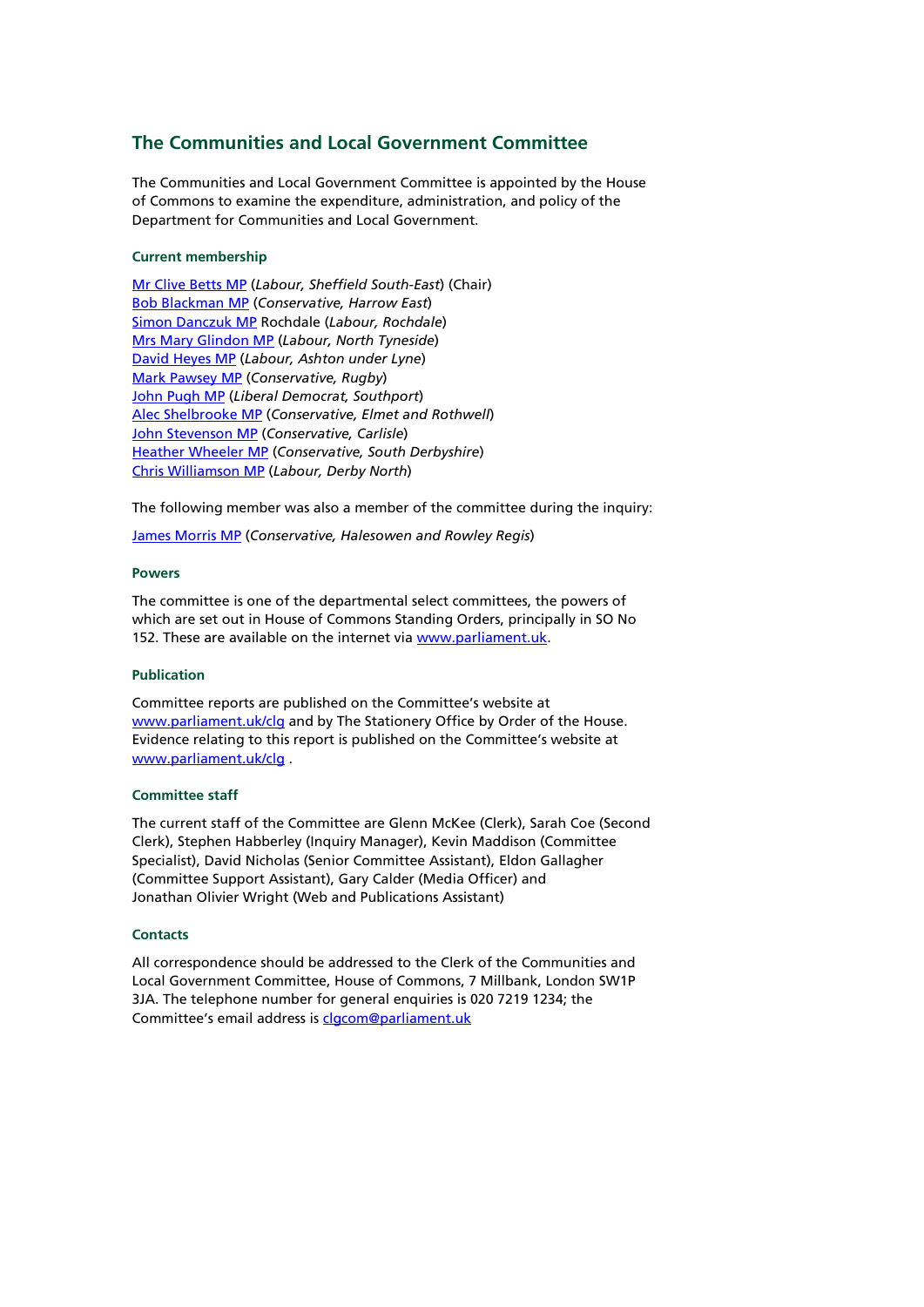## **Contents**

|                | <b>Report</b>                                                                                                                                                        | Page                 |
|----------------|----------------------------------------------------------------------------------------------------------------------------------------------------------------------|----------------------|
|                | <b>Summary</b>                                                                                                                                                       | 3                    |
| 1              | <b>Inquiry background</b>                                                                                                                                            | 5                    |
| $\overline{2}$ | <b>Remuneration: the data</b><br>What are senior council staff paid?<br>Has senior council officers' pay been rising?                                                | 6<br>6<br>8          |
| 3              | Is Chief Officer remuneration delivering good value for money?<br>Determining a Chief Officer's worth<br>Setting locally appropriate remuneration<br>Fair pay ratios | 12<br>12<br>13<br>15 |
| 4              | Can remuneration reflect performance?<br>Rewarding good performance<br>Under-performance                                                                             | 17<br>17<br>18       |
| 5              | <b>Are Chief Executives essential?</b>                                                                                                                               | 20                   |
| 6              | Are local checks and balances robust?                                                                                                                                | 22                   |
|                | <b>Conclusions and recommendations</b>                                                                                                                               | 24                   |
|                | <b>Formal Minutes</b>                                                                                                                                                | 28                   |
|                | <b>Published written evidence</b>                                                                                                                                    | 30                   |
|                | List of Reports from the Committee during the current Parliament                                                                                                     | 31                   |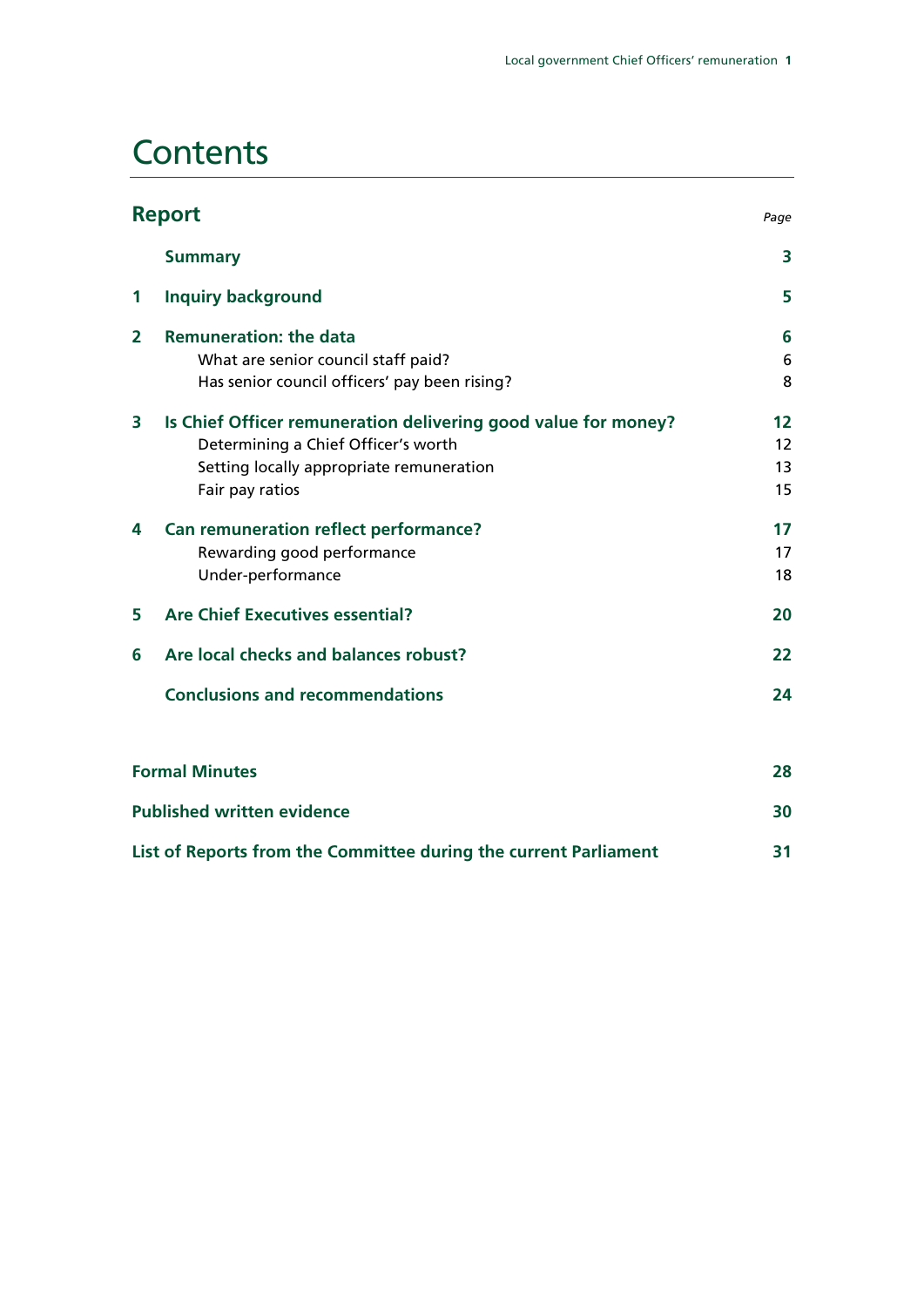### Summary

During the first decade of this century salaries for senior council staff increased by some 75%, far greater than salaries increased for most people. There was justifiable public concern over this steep rise but in the past four years, as with the rest of the population, pay for local authority Chief Executives and senior directors has not risen. Indeed some senior staff have taken pay cuts. It is encouraging that, in isolated cases where significant increases have been proposed, action by local communities has been effective in questioning and reversing them. With the exception of some specific service areas, this welcome pay restraint has to date not apparently affected councils' ability to secure good staff to lead service delivery for their communities.

There is no 'one size fits all' formula applicable to all councils' decisions on senior pay since levels are set within the context of local needs and priorities. Setting a pay rate entails, first, establishing the responsibilities of a job and next identifying the appropriate local pay rate for such a job. Councils have access to local market data but the Local Government Association and regional employers' bodies should address a lack information on the broader pay and recruitment trends over time and across regions. Councils must critically assess the remuneration levels suggested by consultants and job evaluation schemes to ensure a good officer cannot be secured under local market conditions at a lower pay rate.

We had some concerns. Bonuses, although not the norm in the sector, should not be paid to someone simply doing their job, rather only when there is clear evidence of personal additional contribution, with sensitivity to local circumstances. But, of more significance, councils are in many cases failing to establish robust appraisal systems, making it difficult to link performance to pay effectively. The Local Government Association should publish updated guidance and councils should be required to get full council agreement to, and publish, details of the processes used to appraise staff so that the public can understand the basis on which reward decisions are made.

There has been much public concern at a lack of clarity when payments have been made to underperforming staff to incentivise them to leave a council. Councils should publish information on the rationale for, and amount of, such a payment within a month of the decision being made to award it. We welcome Government proposals to stop the 'revolving door' of senior staff leaving one high paid job with a pay-off only to take on another, or to act as a consultant, provided this is implemented so that staff leaving a post through no fault of their own are not penalised.

Innovative approaches such as removing or sharing the post of Chief Executive can reduce overall salary bills and it is right that each council considers whether such approaches will deliver best value for their communities. But we do not support merging the posts of Leader of the Council and Chief Executive since both are needed—the former to determine political direction and the latter to manage policy implementation—and there are benefits from the robust challenge between the two posts.

Government regulations introduced over the course of this Parliament appear to have established a largely effective set of controls but, whilst there has been pay restraint during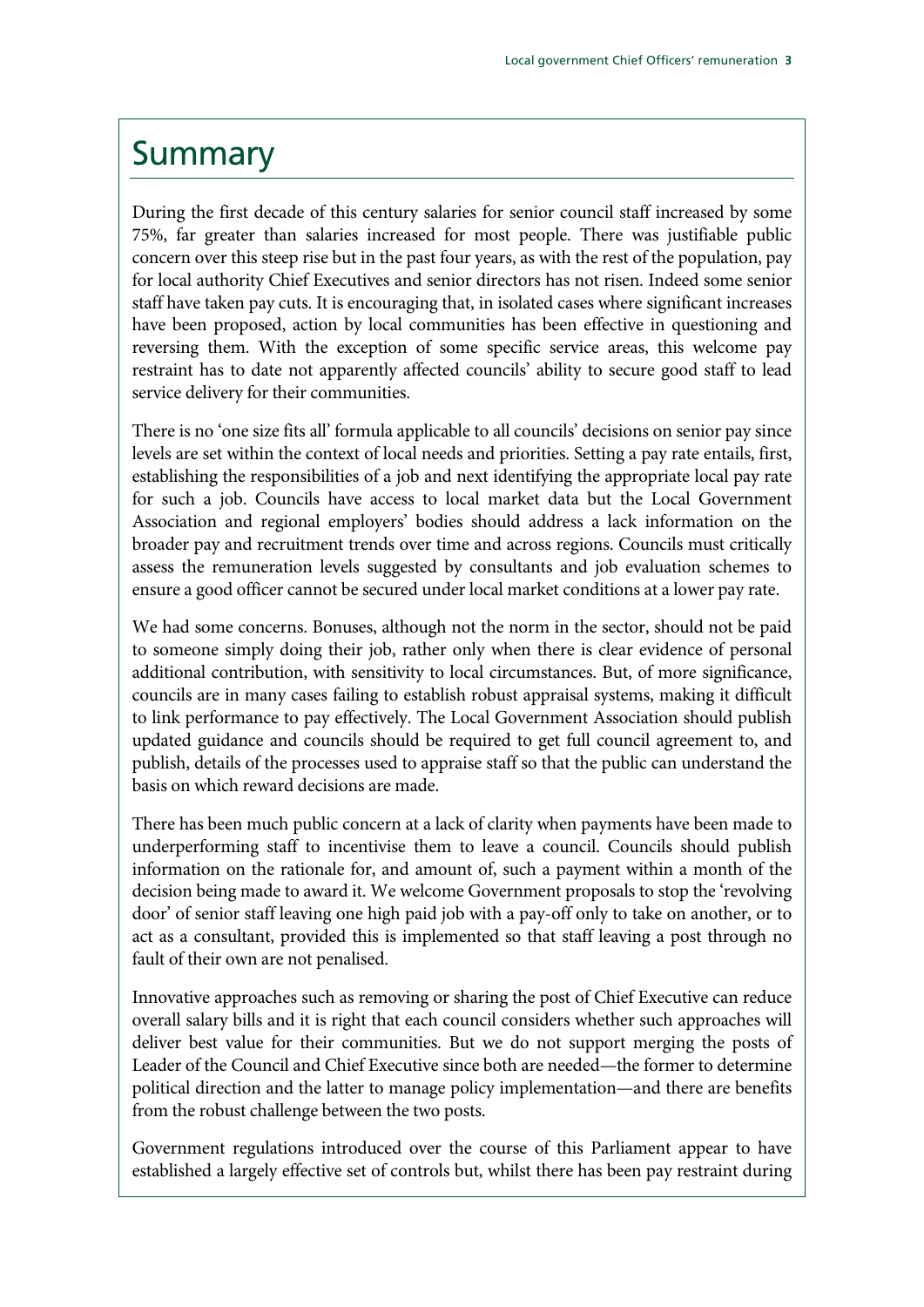the period of austerity, the challenge for councils in future will be to maintain this against improving economic conditions. Well-informed local action is more effective in moderating pay levels than centrally imposed approaches, but, it is essential to have full and transparent data and robust powers for democratic scrutiny of decisions. The changes set out in this report, including provision by the local government sector of more easily comparable data, will help to strengthen local control.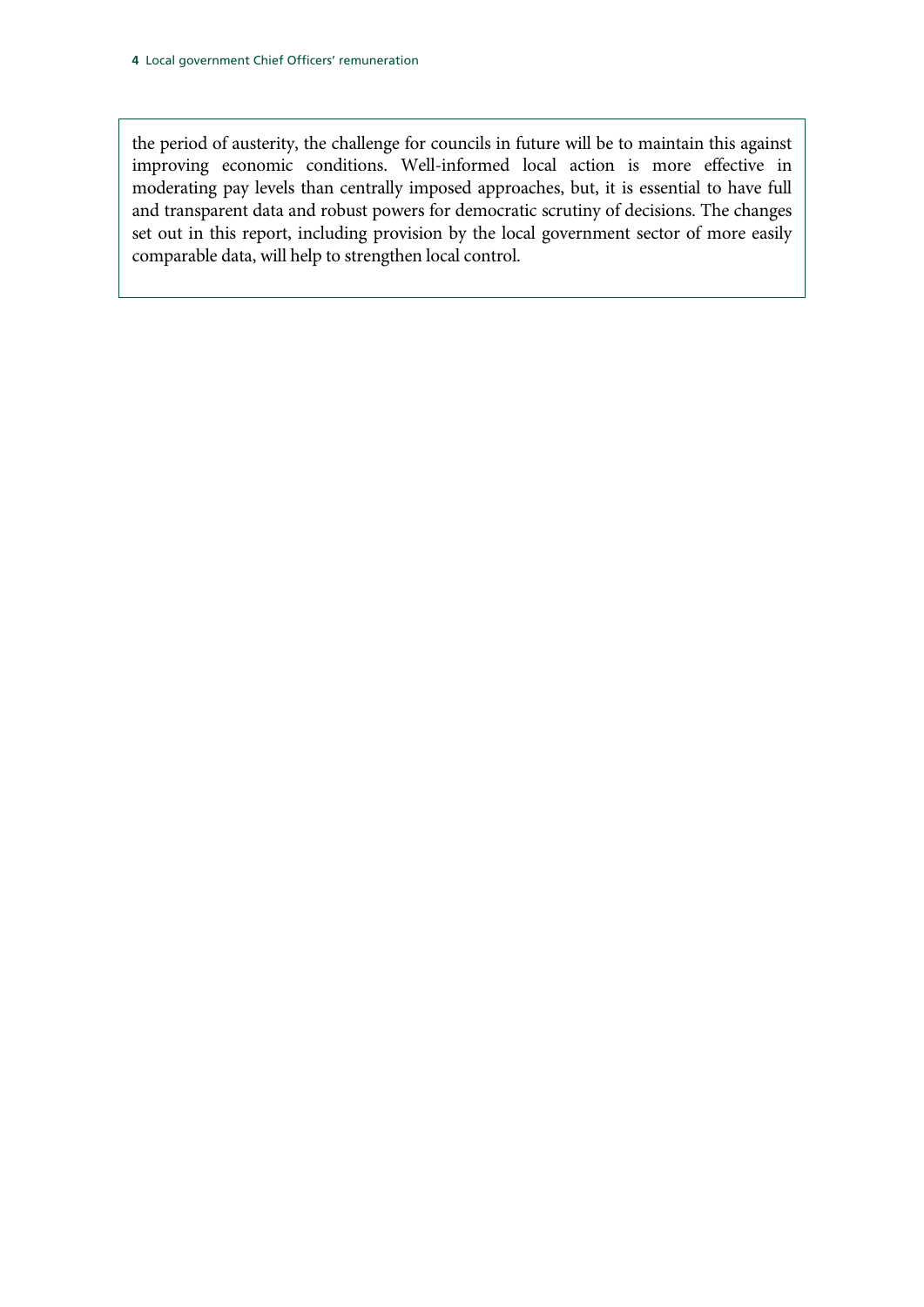## 1 Inquiry background

1. This inquiry was prompted by concerns that senior staff in local councils have received excessive pay rises at a time of financial austerity and constrained council budgets. Headlines such as that relating to Rochdale residents' "*Fury over £40,000 rise for boss of hard-up council*" have reflected public concern in some communities about the rising cost of senior salary budgets.[1](#page-5-0) In December 2013 we invited evidence on the facts behind the headlines on the key issues of what most councils are now paying their most senior staff and what practices they are using to determine these Chief Officers' remuneration, and associated benefits such as redundancy payments. A Chief Officer is defined here as a local authority Chief Executive or a corporate director or a service head.<sup>[2](#page-5-1)</sup> Full terms of reference are set out online, together with a list of witnesses and oral evidence session dates.<sup>[3](#page-5-2)</sup> Thanks are due to those who gave written or oral evidence and to our Specialist Adviser, Professor Ian Kessler.

<span id="page-5-3"></span>2. This report examines first the data on Chief Officers' current remuneration levels and changes in recent years, and then examines four key questions:

- Do current remuneration arrangements deliver good value for money?
- Does remuneration reflect a Chief Officer's performance?
- Is the role of Chief Executive essential? and
- Are local checks and balances robust?

<span id="page-5-0"></span>1 [Mail Online,](http://www.dailymail.co.uk/news/article-2458298/Fury-40k-rise-chief-executive-Rochdale-council.html) 13 October 2013

<span id="page-5-1"></span><sup>2</sup> Chief Officers' are defined here as those employed in Chief Executive, tier 1 and 2 roles. A tier 1 role is broadly one with strategic management responsibilities, often with statutory or constitutional duties, such as Director of Children's Services, monitoring officer or deputy head of paid service. In most cases tier 1 officers report directly to the Chief Executive. Tier 2 officers are usually operational managers such as heads of major functions, such as head of human resources or planning, as well as assistant or deputy directors.

<span id="page-5-2"></span><sup>3</sup> Communities and Local Government Committe[e website](http://www.parliament.uk/clg) (www.parliament.uk/clg)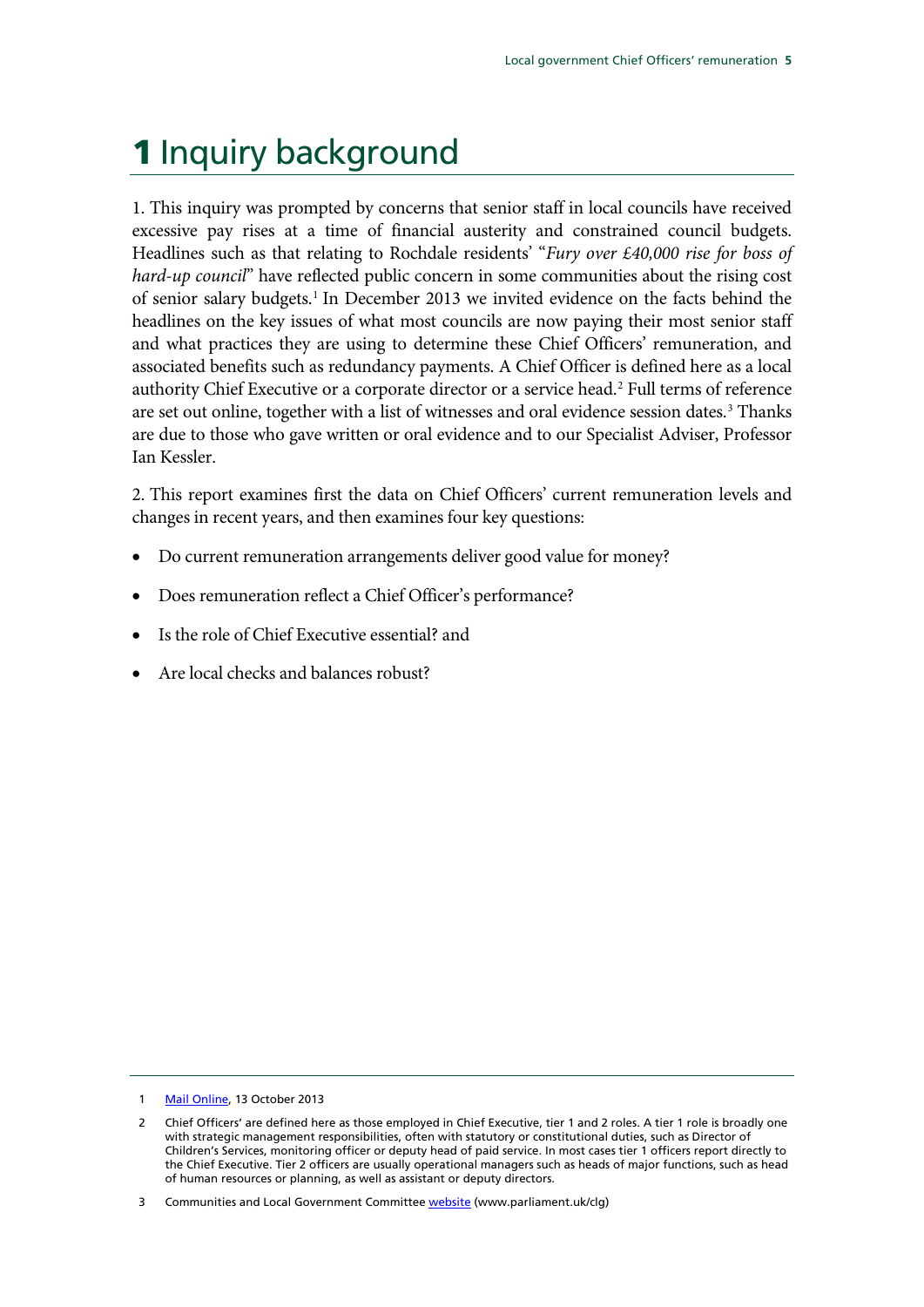## 2 Remuneration: the data

### **What are senior council staff paid?**

3. The median annual salary for a County Council, Metropolitan or London Borough Chief Executive ranges from £174-£184,000, with a Unitary Council Chief Executive receiving around £157,000 and a District Council Chief Executive some £11[4](#page-6-0),000.<sup>4</sup> (See figure 1 below). Salaries vary for different individuals however, with some close to the quarter of a million pound mark. Median salaries for the next two tiers of staff below Chief Executive are £112,000 and £77,000.<sup>[5](#page-6-1)</sup> In addition, benefits such as pension contributions have traditionally boosted the total value of packages significantly.<sup>[6](#page-6-2)</sup> For example the Chief Executive of the London Borough of Wandsworth receives a total package of around  $\text{\pounds}274,000$  $\text{\pounds}274,000$  $\text{\pounds}274,000$ , including pension contributions of some  $\text{\pounds}43,000$ .<sup>7</sup>



**Figure 1 Local government Chief Executive remuneration 2012-13 (local authorities' figures in £000s)[8](#page-6-4)**

*Source: IDS Thomson Reuters*

<span id="page-6-0"></span>4 Source data: Income Data Services Thomson Reuters

- <span id="page-6-1"></span>5 "*[Town Halls continue to squeeze top pay](https://ids.thomsonreuters.com/executive-compensation/features-analysis/town-halls-continue-squeeze-top-pay)*", IDS Thomson Reuters, 23 April 2014
- <span id="page-6-2"></span>6 Although, as noted by the Association of Local Authority Chief Executives, the value of pension benefits has decreased and the cost of pension contributions has recently increased "thus there are a significant range of pressures on the top earners in local government, above and beyond the erosion of basic pay levels". Alace (COR [11\)](http://data.parliament.uk/writtenevidence/committeeevidence.svc/evidencedocument/communities-and-local-government-committee/local-government-chief-officers-remuneration/written/5660.html) paras 6.2-6.5
- <span id="page-6-3"></span>7 London Borough of Wandsworth, *[Statement of Accounts 2012-13](http://www.wandsworth.gov.uk/downloads/file/8727/statement_of_accounts_-_201213)*; see also oral evidence from Wandsworth Chief Executive, Paul Martin and Leader of the Council, Councillor Govindia, Qq189-239. This session also took oral evidence from Camden Chief Executive, Mike Cooke, who is in receipt of a lower remuneration package.
- <span id="page-6-4"></span>8 Remuneration includes salary, fees and allowances, benefits-in-kind and bonus. Fees include fees payable to a Chief Officer acting as a Returning Officer, for example, which are in part set nationally and part locally.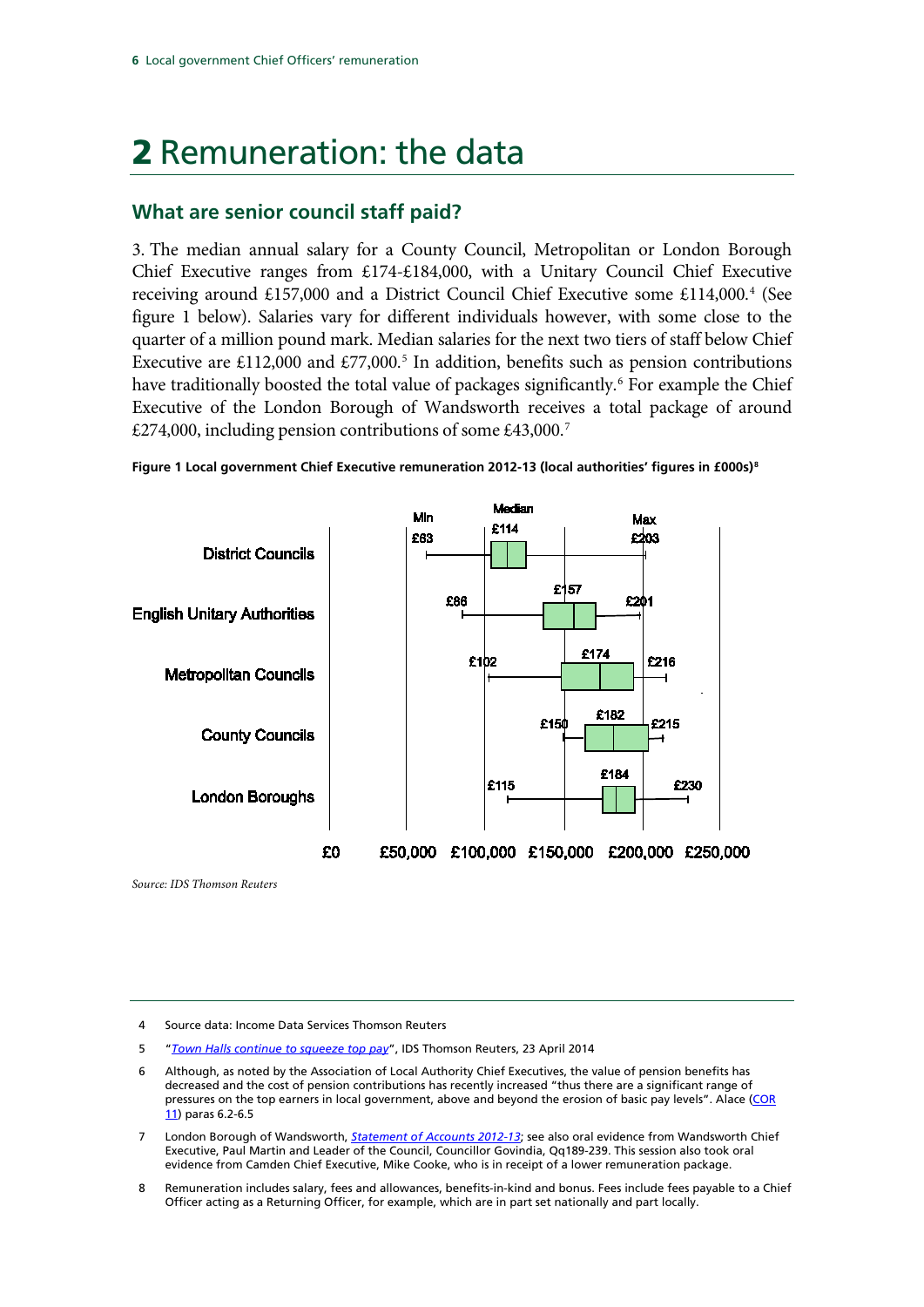4. It is important however to put these pay rates in context. Comparisons are often drawn with remuneration for senior jobs in other sectors and in other parts of the public sector. Salary levels for local government sector senior posts are significantly lower than those in the private sector,<sup>[9](#page-7-0)</sup> and indeed lower than those in some other parts of the public sector, such as academia. Even taking account of enhanced pension provision, packages remain much lower for a top council post when compared to the packages on offer for top private sector staff.



**Figure 2 Annual remuneration of Chief Executives in the public sector**

*Source: IDS Thomson Reuters, Third Sector, Review Body on Senior Salaries (based on 2012-13 figures and where not available on 2011-12 or 2013-14)*

<span id="page-7-0"></span>9 Median salary for a County Council Chief Executive is £182,000 compared to total earnings of £1.3 million for a FTSE 250 company Chief Executive. KPMG, *[Guide to Directors' Remuneration](http://www.kpmg.com/UK/en/IssuesAndInsights/ArticlesPublications/Documents/PDF/Tax/guide-directors-remuneration-2013.pdf)*, p 21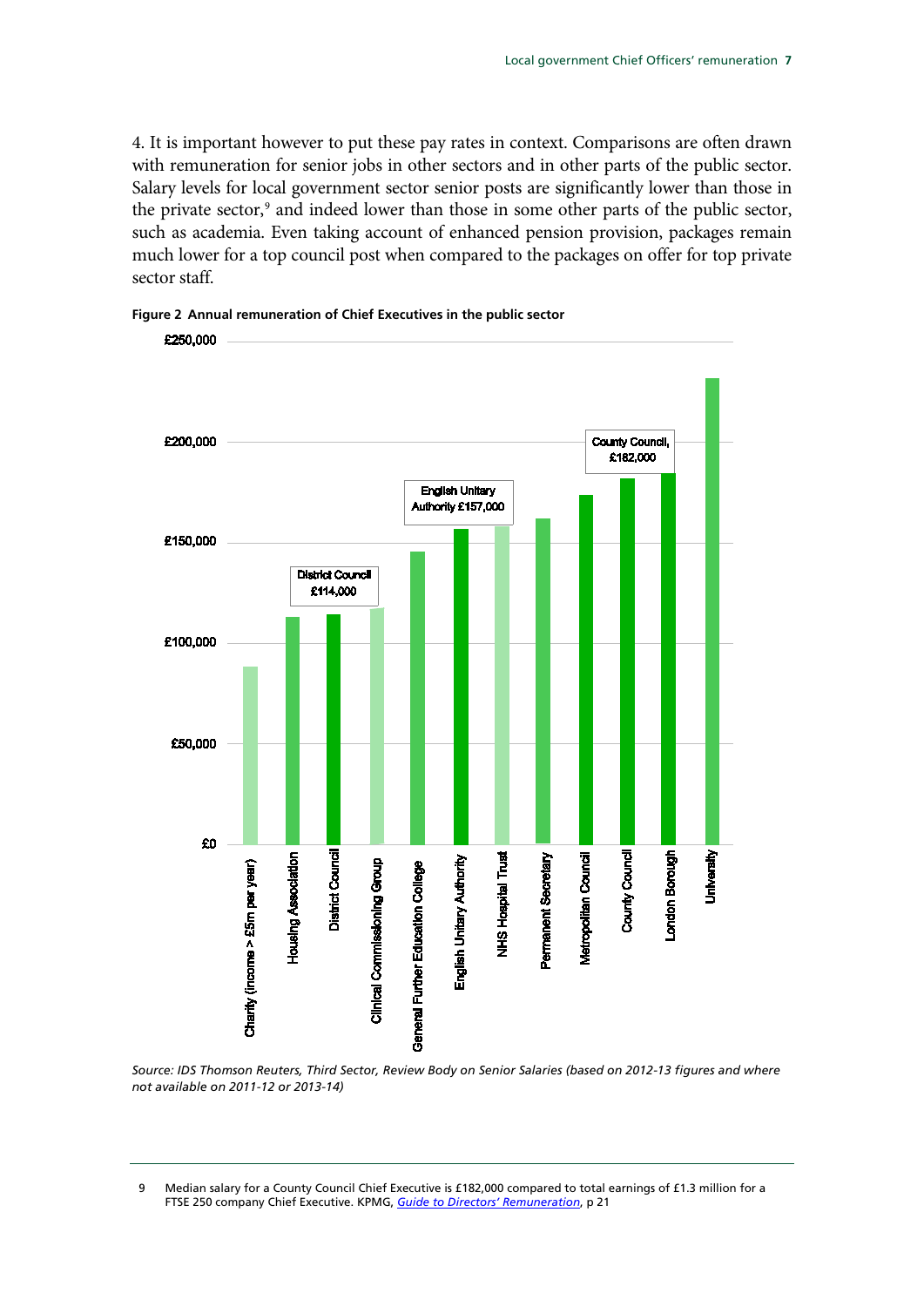### **Has senior council officers' pay been rising?**

5. Local government Chief Officers' remuneration rose significantly in the decade up to 2009, with Chief Executives' median annual earnings going up by some 75%. This increase was almost twice as high as that for other full time employees across all pay grades and sectors.<sup>[10](#page-8-0)</sup> Other parts of the public sector also saw significant salary increases, some at a much faster rate than their local authority counterparts. For example NHS senior manager salaries doubled in a decade. However, as figure 3 shows, these steep increases have now ended and overall senior public sector salaries have plateaued.



#### **Figure 3 Indexed median pay of selected public sector senior executives 1999-2012**

*Source: IDS Executive Compensation Review*

6. Some 75% of council Chief Officers have their pay rises determined at national level,<sup>[11](#page-8-1)</sup> by one of two Joint Negotiating Committees (JNC) within which staff representatives and employer representatives negotiate an annual pay settlement.<sup>[12](#page-8-2)</sup> Neither JNC has awarded a pay rise in the past four annual settlements.[13](#page-8-3) Council involvement in the JNCs is voluntary and 53 English councils choose not to participate and instead determine pay rises locally. These councils have also on the whole awarded no pay increases in the past few years. The

<span id="page-8-0"></span><sup>10</sup> Income Data Services Executive Compensation Review data

<span id="page-8-1"></span><sup>11</sup> Q412

<span id="page-8-2"></span><sup>12</sup> There are two separate national Joint Negotiating Committees (JNCs) for the grades of staff pertinent to this inquiry– the JNC for Chief Executives of Local Authorities and the JNC for Chief Officers of Local Authorities. Staff side for the Chief Executives' JNC is represented by Alace whilst on the Chief Officers' JNC this role is undertaken by the GMB and Unison. The employer side of both committees comprises councillor representatives from the LGA.

<span id="page-8-3"></span><sup>13</sup> Alace [\(COR 11\)](http://data.parliament.uk/writtenevidence/committeeevidence.svc/evidencedocument/communities-and-local-government-committee/local-government-chief-officers-remuneration/written/5660.html) para 6.1: "Nationally, local authority chief executives and chief officers have not had an annual cost-of-living pay increase [over the past five years], and many of the additional remuneration components [...] have been cut to reduce costs".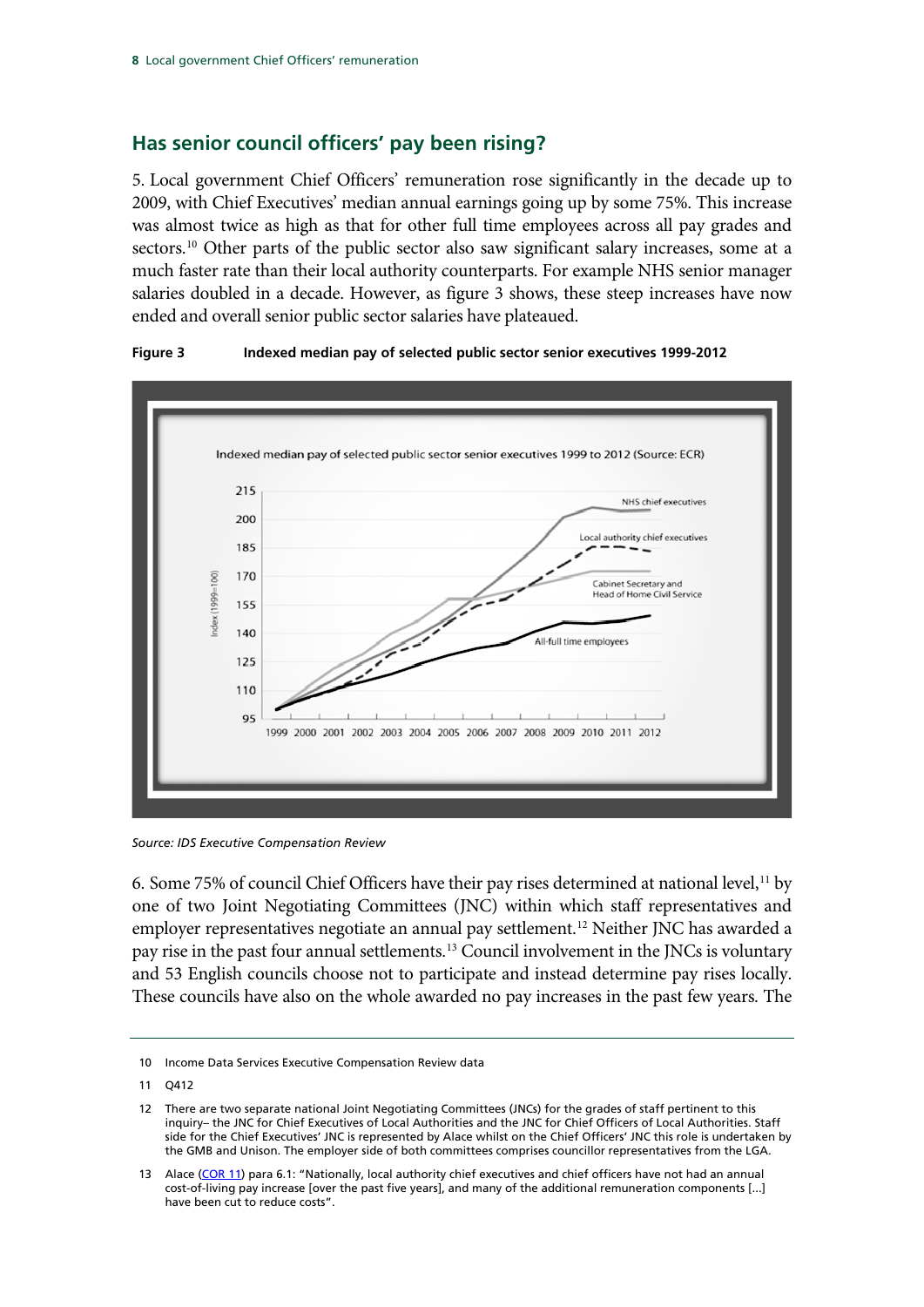latest data published by Income Data Services for the year to the end of March 2013 shows that for all jobs at Chief Executive and senior director level,<sup>[14](#page-9-0)</sup> in all types of local authority, median salary increases were zero. More than half of all senior officers received no increase that year and many councils, such as Doncaster Metropolitan Council and the London Borough of Harrow, cut salaries.<sup>[15](#page-9-1)</sup> Some individuals have received a salary increase but in most cases these have reflected an increase in responsibilities following a re-organisation or an incremental increase on an established pay scale.

7. Although across the country there is now a clear pattern of pay restraint, some isolated cases have attracted negative publicity. One example is Rochdale Borough Council. Councillors last year proposed raising the Rochdale Chief Executive's £130,000 annual salary by £40,000, on advice from the Hay Group during a re-evaluation exercise which suggested that  $£170,000$  represented a mid-market rate for the job.<sup>[16](#page-9-2)</sup> The exercise took account of a reduction in the number of senior posts following a re-structuring which would save several hundred thousand pounds in overall salary costs.<sup>[17](#page-9-3)</sup> Subsequent public concern at the proposed level of salary increase for the Chief Executive led to a meeting of the full Council rejecting the proposal in favour of an increase of just 1%.<sup>[18](#page-9-4)</sup> Following May's local elections, Rochdale has a new Council Leader. The then Chief Executive, Jim Taylor, has also moved posts, to become Salford City Council's most senior officer at a reported £150,000 per annum.<sup>[19](#page-9-5)</sup> He told us that his move was in part driven by salary considerations, although there were many other factors such as the challenge of the role.<sup>[20](#page-9-6)</sup> Rochdale councillors agreed in July to advertise the Chief Executive post at a salary of around £130,000.[21](#page-9-7)

8. There has been pressure from some commentators for the historic pay rises awarded over the first decade of the century to be reversed. Witnesses such as the TaxPayers' Alliance, whilst recognising that senior pay had not increased "since the economic crisis hit",<sup>[22](#page-9-8)</sup> told us that there remained "huge public concern" at the number of staff paid "very high salaries that put them in the top 1% in the country" and that "escalating costs of Chief Executive positions over the past decade, without parallel improvements in services of efficiency, have done much to undermine the public's faith in local government".<sup>[23](#page-9-9)</sup> In 2010 and again in 2012 the Secretary of State for Communities and Local Government, Rt Hon Eric Pickles MP, was reportedly "furious" at senior pay rises, called on senior council

- <span id="page-9-7"></span>21 Q315
- <span id="page-9-8"></span>22 Q5
- <span id="page-9-9"></span>23 TaxPayers' Alliance [\(COR 17\)](http://data.parliament.uk/writtenevidence/committeeevidence.svc/evidencedocument/communities-and-local-government-committee/local-government-chief-officers-remuneration/written/5752.html) Summary

<span id="page-9-0"></span><sup>14</sup> Chief Executive, tier 1 and tier 2 level—see footnot[e 2](#page-5-3) above for tier definitions.

<span id="page-9-1"></span><sup>15</sup> "*[Town Halls continue to squeeze top pay](https://ids.thomsonreuters.com/executive-compensation/features-analysis/town-halls-continue-squeeze-top-pay)*", IDS Thomson Reuters, 23 April 2014

<span id="page-9-2"></span><sup>16</sup> Q245

<span id="page-9-3"></span><sup>17</sup> Qq308, 310

<span id="page-9-4"></span><sup>18</sup> "*[Rochdale Council chief executive in 1% pay increase](http://www.bbc.co.uk/news/uk-england-manchester-25341842)*", BBC News Online, 12 December 2013

<span id="page-9-5"></span><sup>19</sup> Q245

<span id="page-9-6"></span><sup>20</sup> Q288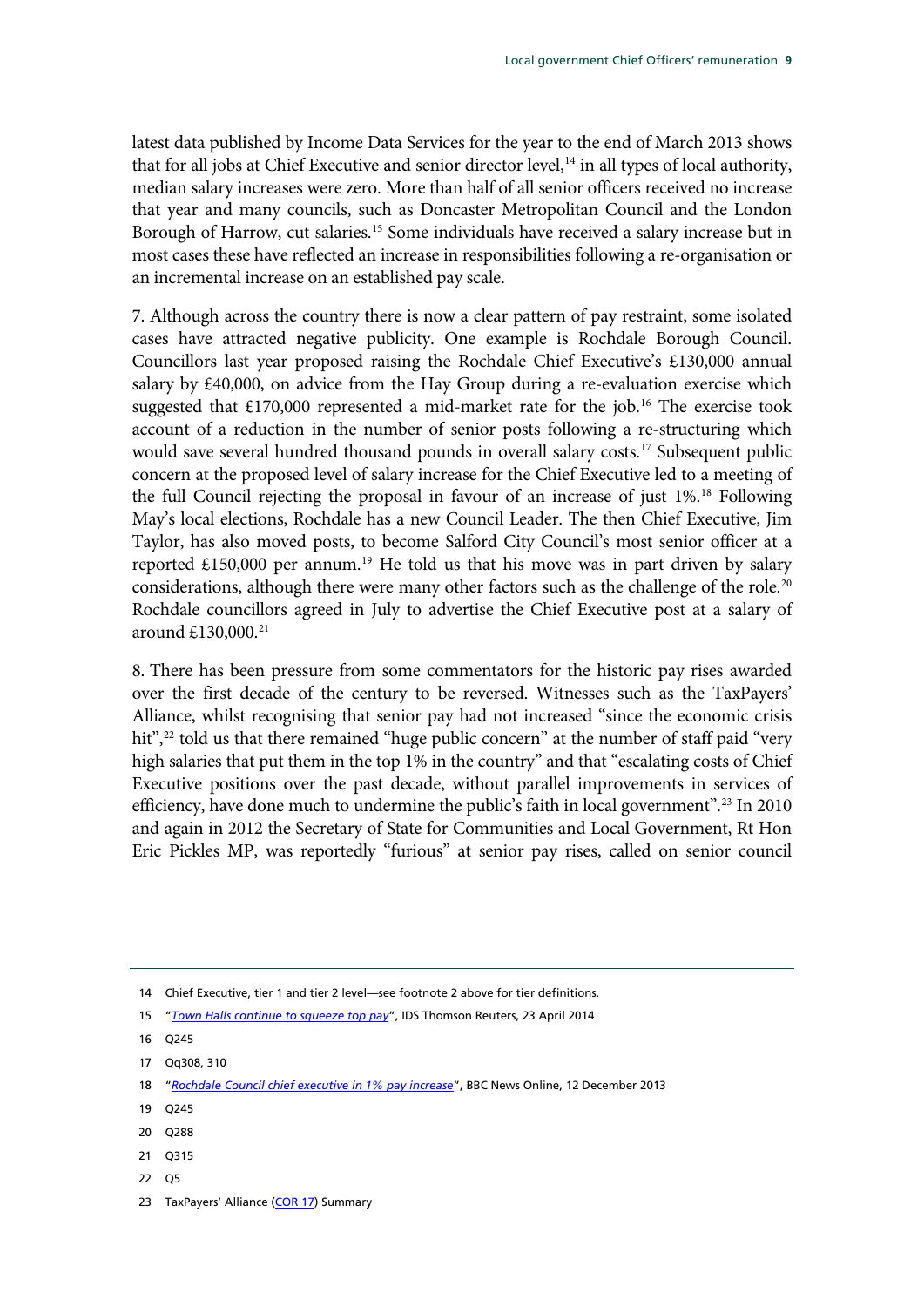figures to volunteer for pay cuts.<sup>[24](#page-10-0)</sup> The Department for Communities and Local Government's 2012 *50 Ways to Save* publication suggested that:

Councils can lead from the top by having their Chief Executives take a pay cut. Ministers have taken a 5% pay cut and frozen their pay for five years. Chief Executives can do the same. [25](#page-10-1)

We asked Paul Martin, Chief Executive of Wandsworth Council, if he would take a pay cut—he declined to answer directly but his Council Leader, Councillor Govindia, did not support the idea since the public would not accept that a cut of, say,  $\text{\pounds}20,000$  would be enough and there would be a "race to the bottom".[26](#page-10-2) Graham Farrant, the Chief Executive for both the London Borough of Barking and Dagenham and Thurrock Councils argued that taking a pay cut might not represent the "right leadership" since good people could be lost.<sup>[27](#page-10-3)</sup> However, some senior officers are indeed taking pay cuts.<sup>[28](#page-10-4)</sup> Furthermore, research published by the *Local Government Chronicle* shows that many newly appointed Chief Executives are taking salaries starting on a lower rate than their predecessor. There were dramatic decreases in pay levels for the most senior staff appointed between 2011 (when new staff received 19% lower salaries than their predecessors), up until 2014 when decreases stabilised. [29](#page-10-5) Nonetheless, there continues to be negative press coverage of senior council salaries with even 1% rises depicted as unjustified during an era of constrained budgets.[30](#page-10-6)

9. Although not based on systematic data, the evidence we received indicated that, whilst there are exceptions in some areas for senior roles in services such as Children's Services,<sup>[31](#page-10-7)</sup> councils are not having significant difficulties in recruiting and retaining good senior staff at the remuneration levels currently being offered.<sup>[32](#page-10-8)</sup> However witnesses cautioned that pay freezes could reduce councils' ability to recruit and retain good managers.<sup>[33](#page-10-9)</sup> The Local Government Chronicle's findings that salary decreases have now plateaued may also suggest that a floor could now have been reached below which it may be difficult to recruit good people.<sup>[34](#page-10-10)</sup> There has been criticism in the press of interim managers, such as Somerset County Council's Director of Children's Services, being paid at significantly higher rates

- <span id="page-10-2"></span>26 Q238; Qq234–38 also refer.
- <span id="page-10-3"></span>27 Q172

- <span id="page-10-6"></span>30 "*[Anger at pay rise for council chiefs](http://www.lancashiretelegraph.co.uk/news/10950061.Anger_at_pay_rise_for_council_chiefs/?ref=rc)*", Lancashire Telegraph*,* 20 January 2014, refers to a 1% proposed increase for senior council executives at a time of staff cuts.
- <span id="page-10-7"></span>31 For example Maggie Rae, Wiltshire Council, Q171
- <span id="page-10-8"></span>32 See for example evidence from North Yorkshire County Council [\(COR 09\)](http://data.parliament.uk/writtenevidence/committeeevidence.svc/evidencedocument/communities-and-local-government-committee/local-government-chief-officers-remuneration/written/5655.html) para 5.
- <span id="page-10-9"></span>33 North Yorkshire County Council [\(COR 09\)](http://data.parliament.uk/writtenevidence/committeeevidence.svc/evidencedocument/communities-and-local-government-committee/local-government-chief-officers-remuneration/written/5655.html) para 2; see also Unison [\(COR 04\)](http://data.parliament.uk/writtenevidence/committeeevidence.svc/evidencedocument/communities-and-local-government-committee/local-government-chief-officers-remuneration/written/5627.html) para 19.
- <span id="page-10-10"></span>34 "*[Downward trend in new chief executives' pay eases off](http://www.lgcplus.com/research/senior-pay/downward-trend-in-new-chiefs-pay-eases-off-lgc-study-reveals/5072171.article?referrer=RSS)*", Local Government Chronicle, 26 June 2014

<span id="page-10-0"></span><sup>24</sup> Department of Communities and Local Government [\(COR 12\)](http://data.parliament.uk/writtenevidence/committeeevidence.svc/evidencedocument/communities-and-local-government-committee/local-government-chief-officers-remuneration/written/5661.html) para 6; see also "*[Cut your pay or go, furious Pickles](http://www.dailymail.co.uk/news/article-2108971/Eric-Pickles-tells-town-hall-chiefs-accept-pay-cuts.html)  [tells town hall chiefs as it's revealed some take pay rises of 13 per cent](http://www.dailymail.co.uk/news/article-2108971/Eric-Pickles-tells-town-hall-chiefs-accept-pay-cuts.html)*", Mail Online, 2 March 2012.

<span id="page-10-1"></span><sup>25</sup> Department for Communities and Local Government*[, 50 Ways to Save: Examples of sensible savings in local](https://www.gov.uk/government/uploads/system/uploads/attachment_data/file/39264/50_ways_2.pdf)  [government](https://www.gov.uk/government/uploads/system/uploads/attachment_data/file/39264/50_ways_2.pdf)*, December 2012, p 9

<span id="page-10-4"></span><sup>28</sup> For example, Doncaster Metropolitan Council approved a 4.7% pay cut following a review of Chief Officer pay and the London Borough of Harrow cut top executive and corporate director pay by 2.5% from January 2013. "*[Town](https://ids.thomsonreuters.com/executive-compensation/features-analysis/town-halls-continue-squeeze-top-pay)  [Halls continue to squeeze top pay](https://ids.thomsonreuters.com/executive-compensation/features-analysis/town-halls-continue-squeeze-top-pay)*", IDS Thomson Reuters, 23 April 2014

<span id="page-10-5"></span><sup>29</sup> "*[Downward trend in new chief executives' pay eases off](http://www.lgcplus.com/research/senior-pay/downward-trend-in-new-chiefs-pay-eases-off-lgc-study-reveals/5072171.article?referrer=RSS)*", Local Government Chronicle, 26 June 2014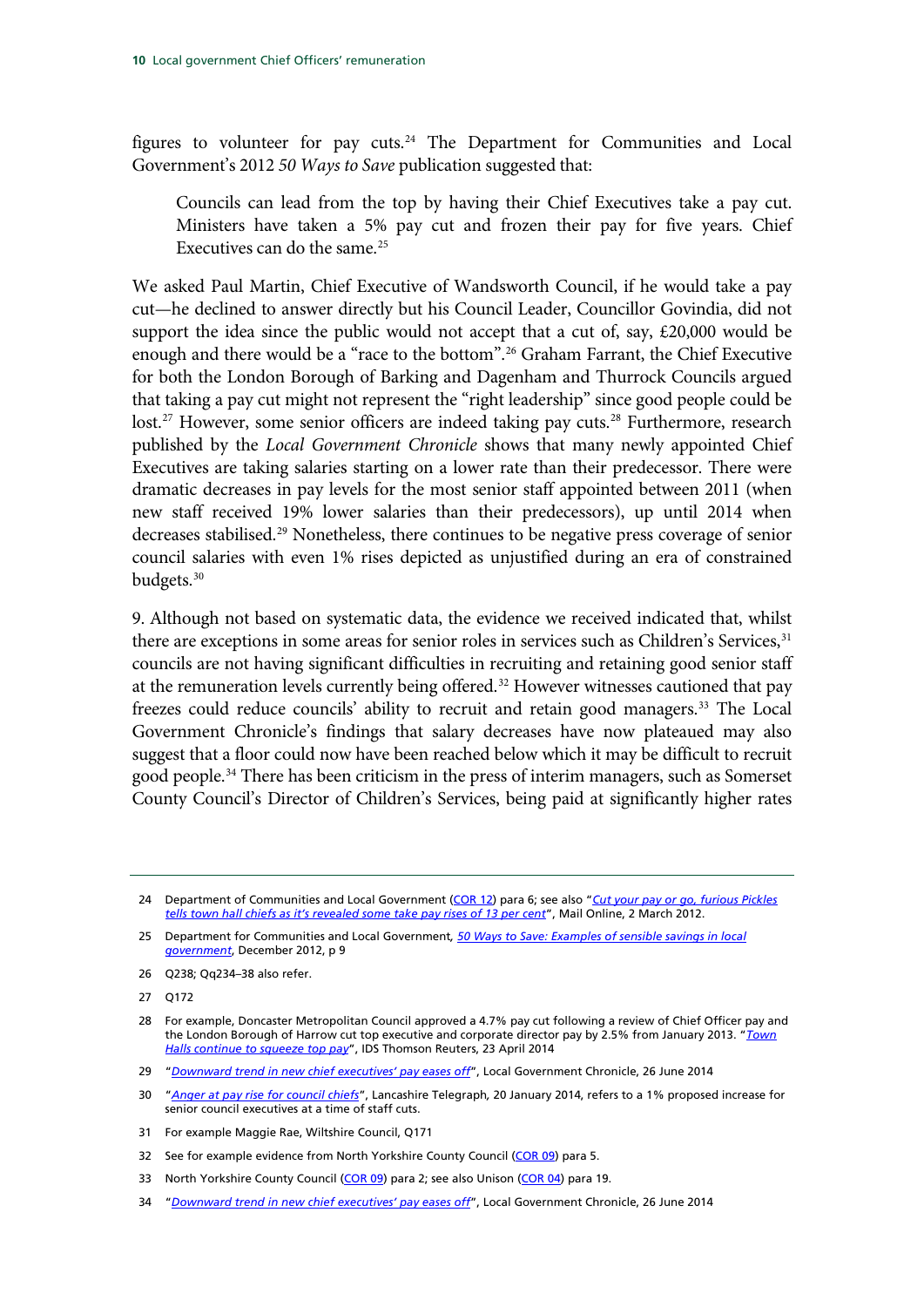than those paid to permanent employees in posts of the same or higher seniority and through arrangements which minimise the tax payable by the officer.<sup>[35](#page-11-0)</sup>

10. **It is unacceptable for senior figures to be handed significant increases simply for doing their jobs, particularly when council budgets are squeezed and other employees are subject to pay freezes. However, whilst data bears out the headlines highlighting steep rises in senior council remuneration in the first decade of this century, for the past four years there has been pay restraint by councils of all types and in most places. Those few councils bucking this trend stand out all the more. We welcome the restraint now being exhibited by the vast majority of councils and by the national negotiators**.

11. **This restraint indicates that locally democratically elected representatives are being sensitive to the public mood. Where this has not happened, there has been swift, strong and effective challenge from local taxpayers. It is encouraging that, in isolated cases where excessive rises have been proposed, local communities such as Rochdale have acted through the arrangements in place to stop them. However, councils and decisiontakers at local and national level, including the Joint Negotiating Committees, must be vigilant that changing economic conditions do not stoke pressure for increases in future whilst ensuring that remuneration remains sufficiently competitive to attract and retain high quality senior managers. Furthermore, councils must ensure that they obtain good value when recruiting interim managers or consultants to cover hard-tofill posts temporarily, and that the public purse is not adversely affected by the use of payment methods designed to reduce the tax paid by the officer. We make recommendations below on the framework of checks and balances to give local communities the necessary assurances on this.**

<span id="page-11-0"></span><sup>35</sup> For example, "*[Top council earner avoids income tax](http://www.thesundaytimes.co.uk/sto/news/uk_news/National/article1450485.ece)*", Sunday Times, 24 August 2014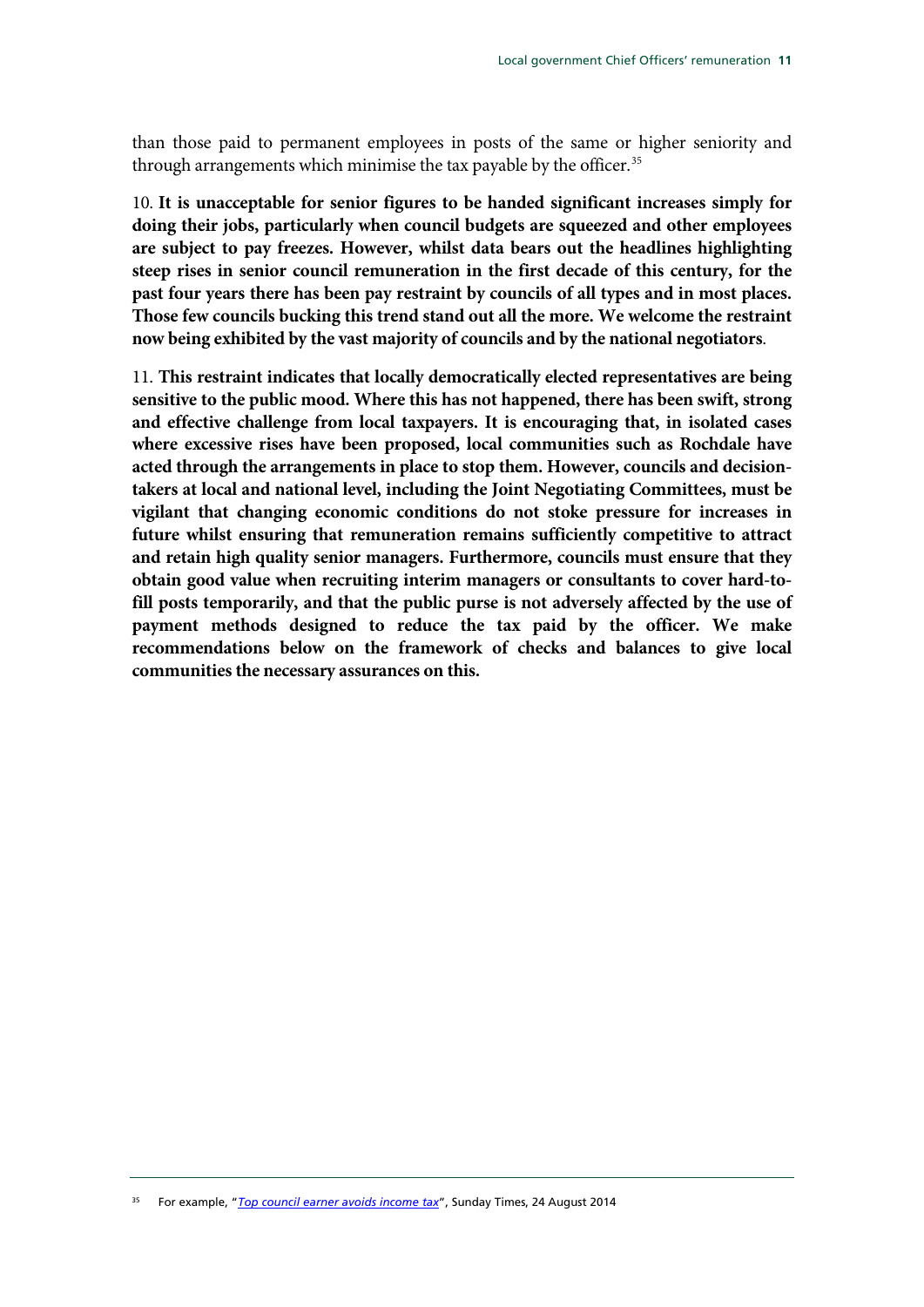## 3 Is Chief Officer remuneration delivering good value for money?

### **Determining a Chief Officer's worth**

12. Before considering how councils in practice make remuneration decisions, it is important to note that these decisions are not made in a local silo but in the context of general media and public perceptions as to the 'worth' of a Chief Officer's job to a local community and the level of remuneration that reasonably reflects the risks and challenges they face. Not unsurprisingly organisations representing senior officers, such as the Association of Local Authority Chief Executives and Senior Managers (Alace), as well as the Local Government Association (LGA) considered that senior council staff were paid fairly for their responsibilities in the context of public sector circumstances.<sup>[36](#page-12-0)</sup> Many commentators draw attention to the fact that some senior council staff's remuneration is in the top 1% of national pay and several hundred earn more than the Prime Minister.<sup>[37](#page-12-1)</sup> However, as discussed in the previous chapter, local authority senior figures on the whole earn less than leaders of similar size organisations in other sectors or some other parts of the public sector. [38](#page-12-2)

13. It has been argued that the lower personal risk of public sector posts justifies lower salaries. Although few witnesses made this point directly, some noted that as council managers had a guaranteed council tax income stream they did not face the private sector challenges of generating revenue and dealing with the bottom line.<sup>[39](#page-12-3)</sup> On the other hand, many witnesses, including Unison and Alace, argued that senior council jobs pose significant challenges and risk due to the high public profile of running vital services in a political environment.<sup>[40](#page-12-4)</sup> Others, such as the LGA and Solace, highlighted the billion pound budgets under some Chief Officers' control and the need to run commercial as well as regulatory services.<sup>[41](#page-12-5)</sup> Even the TaxPayers' Alliance, which argued strongly for pay restraint, recognised the challenges of many senior council roles and the necessity of paying remuneration accordingly, including sometimes at private sector levels.<sup>[42](#page-12-6)</sup> But, as some witnesses highlighted the non-remuneration benefits of public sector packages, such as higher job security,<sup>[43](#page-12-7)</sup> and enhanced pension benefits make straight salary comparisons

<span id="page-12-6"></span>42 TaxPayers' Alliance [\(COR 17\)](http://data.parliament.uk/writtenevidence/committeeevidence.svc/evidencedocument/communities-and-local-government-committee/local-government-chief-officers-remuneration/written/5752.html) para 1

<span id="page-12-0"></span><sup>36</sup> Q114

<span id="page-12-1"></span><sup>37</sup> "*[The 636 council officials who now earn more than the Prime Minister](http://www.dailymail.co.uk/news/article-2322277/The-636-council-officials-earn-Prime-Minister.html)*"*,* Mail Online,10 May 2013

<span id="page-12-2"></span><sup>38</sup> Q34. AON Hewitt witness, Duncan Brown, noted that for roughly similar sized jobs base pay levels for mediumsized councils were broadly equivalent to private sector organisations but for larger authorities pay was around a third higher for their equivalent private sector counterparts. The gap doubled when bonus payments were taken into account.

<span id="page-12-3"></span><sup>39</sup> Q23

<span id="page-12-4"></span><sup>40</sup> Unison [\(COR 04\)](http://data.parliament.uk/writtenevidence/committeeevidence.svc/evidencedocument/communities-and-local-government-committee/local-government-chief-officers-remuneration/written/5627.html), Alace [\(COR 11\)](http://data.parliament.uk/writtenevidence/committeeevidence.svc/evidencedocument/communities-and-local-government-committee/local-government-chief-officers-remuneration/written/5660.html)

<span id="page-12-5"></span><sup>41</sup> LGA [\(COR 06\)](http://data.parliament.uk/writtenevidence/committeeevidence.svc/evidencedocument/communities-and-local-government-committee/local-government-chief-officers-remuneration/written/5649.html) para 14, Society of Local Authority Chief Executives and Senior Managers [\(COR 05\)](http://data.parliament.uk/writtenevidence/committeeevidence.svc/evidencedocument/communities-and-local-government-committee/local-government-chief-officers-remuneration/written/5646.html); see also Q94.

<span id="page-12-7"></span><sup>43</sup> Q88; the average tenure of a FTSE 100 Chief Executive is 3 years and 7 months, compared to eight years for a local authority.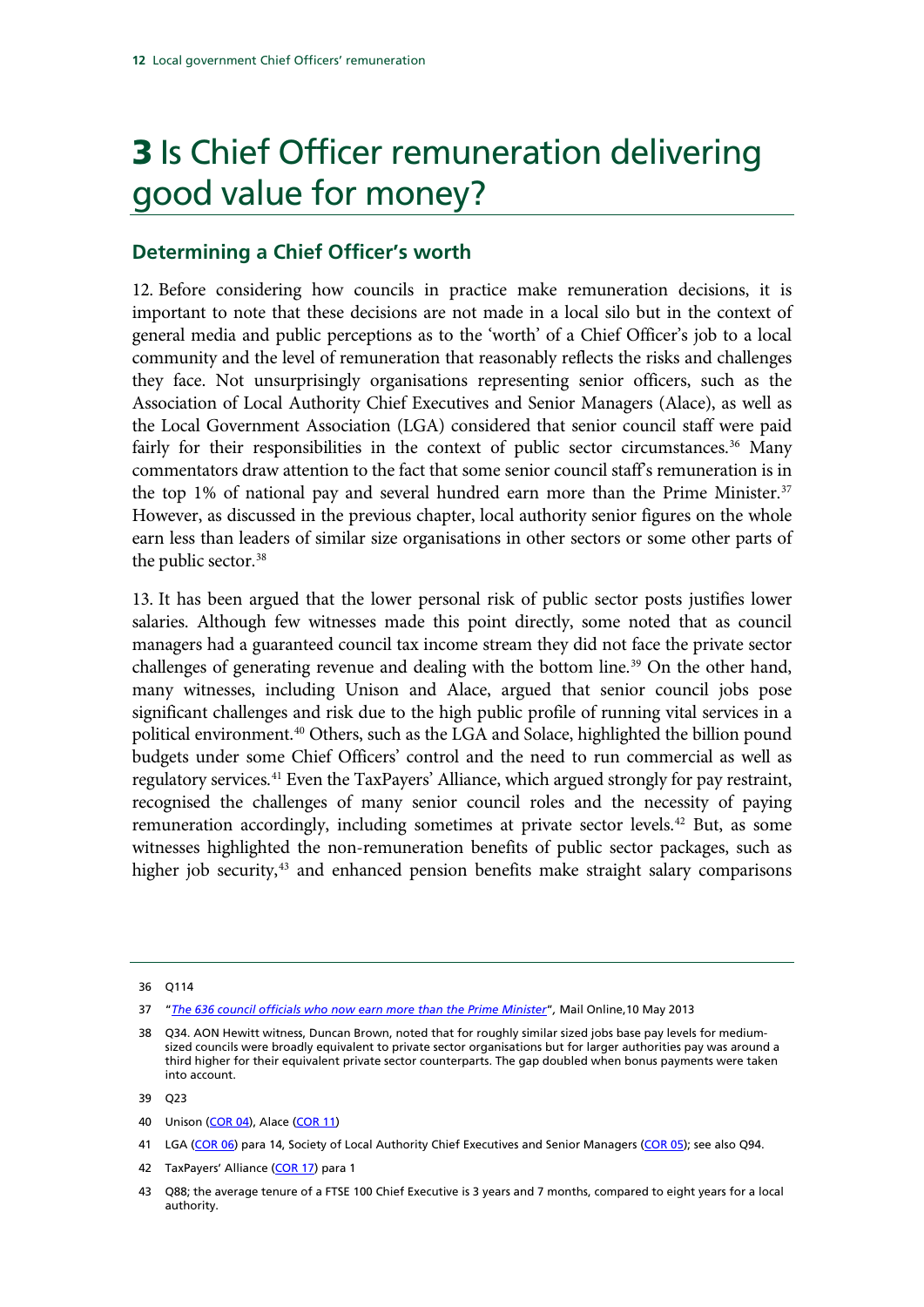with the private sector difficult.<sup>[44](#page-13-0)</sup> On the other hand, some witnesses noted that benefits such as pensions had been eroded in recent years. [45](#page-13-1)

14. There is no evidence of significant movement of senior staff from the public to the private sector. The skills developed working in a senior public sector role may not be the right ones for many private sector roles. Although Chief Officer witnesses with private as well as public sector experience argued that at least some of their skills were transferable,<sup>[46](#page-13-2)</sup> others such as Peter Smith from Hay Group noted that, despite those managing commercial parts of councils having some transferable skills,<sup>[47](#page-13-3)</sup> some private sector roles were "off limits".[48](#page-13-4) This lack of transferability reduces the marketability of senior local government managers and ensures that councils can recruit and retain them at relatively low pay rates. As we noted above, the evidence we received indicates that, with the exception of some areas such as Children's Services, councils are not having difficulties in recruiting and retaining good senior staff, at the remuneration levels currently being offered.[49](#page-13-5)

15. There are also barriers to the movement of senior staff from the private to the public sector, including wide gaps in pay in some instances. Witnesses cautioned that low salaries could be a barrier to high quality candidates from higher paying sectors and that remuneration needed to be sufficient to attract and keep the best staff who could deliver the best value for communities.<sup>[50](#page-13-6)</sup> Nonetheless witnesses noted that many high quality individuals sufficiently value factors other than remuneration (such as the public service ethos and career security), $51$  such that suitable staff could be recruited from the private sector and retained even at the lower local authority salaries. However, as the Chartered Institute of Personnel and Development (CIPD) alluded to, recruitment of private sector candidates might be hampered for some roles which require specific skills developed in the public sector.<sup>[52](#page-13-8)</sup>

#### **Setting locally appropriate remuneration**

16. In a perfect situation, remuneration for senior council staff would be set at the exact level to attract and keep the best candidate, paying neither too little to deter a good candidate from applying nor more than necessary to secure their services, thus ensuring the best value for the local taxpayer. To establish the market rate requires firstly that the relative challenge of a Chief Officer's job is established and next that the salary payable locally for such a job is ascertained. Typically councils use job evaluation schemes, such as the Hay scheme, to quantify a job's relative size (challenge) and provide a benchmark

<span id="page-13-7"></span>51 Q171

<span id="page-13-8"></span>52 Q67

<span id="page-13-0"></span><sup>44</sup> Pensions benefits have included final salary, index-linked pensions based on employee contributions lower than the payments required to generate equivalent benefits in a money-purchase scheme.

<span id="page-13-1"></span><sup>45</sup> Unison [\(COR 04\)](http://data.parliament.uk/writtenevidence/committeeevidence.svc/evidencedocument/communities-and-local-government-committee/local-government-chief-officers-remuneration/written/5627.html), Alace [\(COR 11\)](http://data.parliament.uk/writtenevidence/committeeevidence.svc/evidencedocument/communities-and-local-government-committee/local-government-chief-officers-remuneration/written/5660.html) para 6

<span id="page-13-2"></span><sup>46</sup> For example Maggie Rae, Q170, and Graham Farrant, Q167

<span id="page-13-3"></span><sup>47</sup> Q259

<span id="page-13-4"></span><sup>48</sup> Q261

<span id="page-13-5"></span><sup>49</sup> For example, Mike Cooke, Chief Executive of Camden [\(COR 16\)](http://data.parliament.uk/writtenevidence/committeeevidence.svc/evidencedocument/communities-and-local-government-committee/local-government-chief-officers-remuneration/written/5741.html) para 11, and Maggie Rae, Q171

<span id="page-13-6"></span><sup>50</sup> See for example TaxPayers' Alliance [\(COR 17\)](http://data.parliament.uk/writtenevidence/committeeevidence.svc/evidencedocument/communities-and-local-government-committee/local-government-chief-officers-remuneration/written/5752.html) Summary.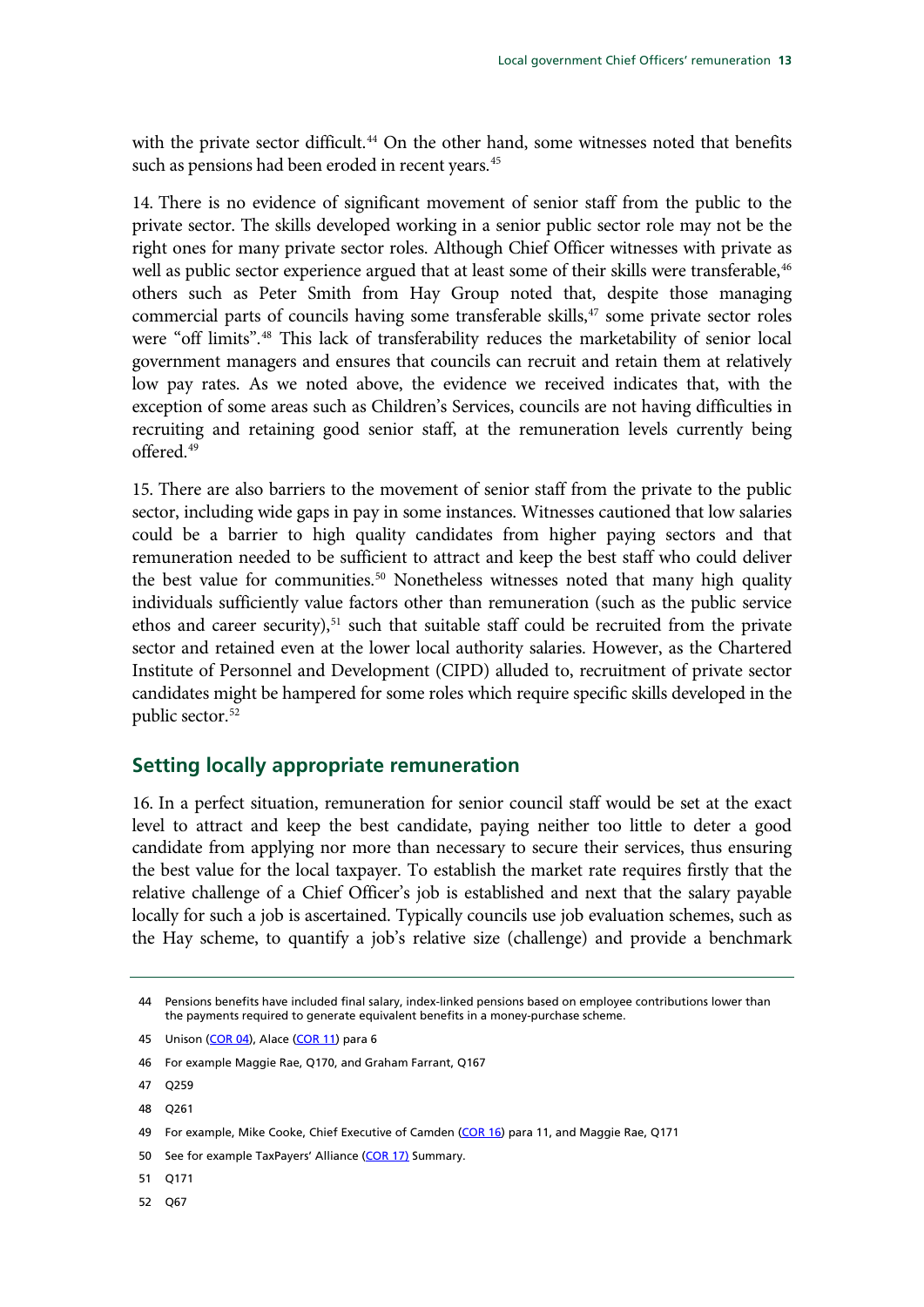allowing councils to compare what other authorities are paying for a job of similar challenge across the public sector.<sup>[53](#page-14-0)</sup> There will be a range of pay rates for jobs of similar size allowing some discretion in setting pay rates. The exercise of this discretion does not always lead to the most appropriate pay rates. For example, Rochdale council used the Hay job evaluation scheme and Hay experts' advice on median local salary levels for equivalent jobs to propose a £40,000 salary increase for the Chief Executive post. But, following public concern and councillors blocking this rise, the post is being filled at the original rate and the previous incumbent has been re-employed elsewhere in an arguably at least as challenging a job for only a modest salary increase.<sup>54</sup> Some witnesses noted that the use of recruitment consultants could lead to inappropriate remuneration since, as the Department for Communities and Local Government (DCLG) Parliamentary Under-Secretary of State, Brandon Lewis MP, told us, they tended to drive salaries upwards. He was "cautious" about using them to find suitable candidates, preferring to use in-house staff in the main.  $55$ 

17. **We are concerned that in some cases job evaluation schemes have produced remuneration decisions which are not sensitive enough to local circumstances and need. We therefore conclude that, whilst consistent use of such schemes by a sufficiently large number of councils is valuable in providing an objective measurement of job size which enables councils to benchmark against each other, councils must ensure that they use this information with greater regard to local circumstances, needs and priorities. Councils must ensure that they critically assess advice from job evaluation schemes and recruitment consultants within the context of such local considerations, including an analysis of whether local market conditions might secure as good an officer at a lower rate.** 

18. It is important that proposed remuneration is not out of kilter with local market conditions. Once a job level is decided, establishing the local market rate for such a job requires accurate data on local pay rates. Such information is available to councils through the epaycheck system which provides up-to-date data on market rates.<sup>[56](#page-14-3)</sup> Sharing of information at supra-local level, such as through regional employers' bodies, also helps to establish accurate market data to enable councils to compare levels with other local councils. This data should provide information on whether councils are finding it difficult to recruit and retain senior staff at the remuneration levels on offer locally. At national level, the LGA also provides a forum for exchange of such information although it does not conduct regular audits.

19. However, even with perfect information, decisions on the most appropriate level of remuneration will vary, depending on local priorities and political views. For example, we heard from two London Boroughs with broadly similar demographic characteristics and challenges and recruiting in the same broad geographical area, but with very different approaches to setting remuneration. The Chief Executive of Camden earns some

<span id="page-14-0"></span><sup>53</sup> See Aon Hewitt's view [\(COR 19\)](http://data.parliament.uk/writtenevidence/committeeevidence.svc/evidencedocument/communities-and-local-government-committee/local-government-chief-officers-remuneration/written/7369.html) that job evaluation techniques assists with the objectivity and consistency of pay setting.

<span id="page-14-1"></span><sup>54</sup> See for example Q288, Q301.

<span id="page-14-2"></span><sup>55</sup> Q481

<span id="page-14-3"></span><sup>56</sup> [Epaycheck](http://www.epaycheck.org.uk/) (http://www.epaycheck.org.uk/) is a public sector real-time data system for public sector organisations to share data on salaries. It provides a national benchmarking service for its members.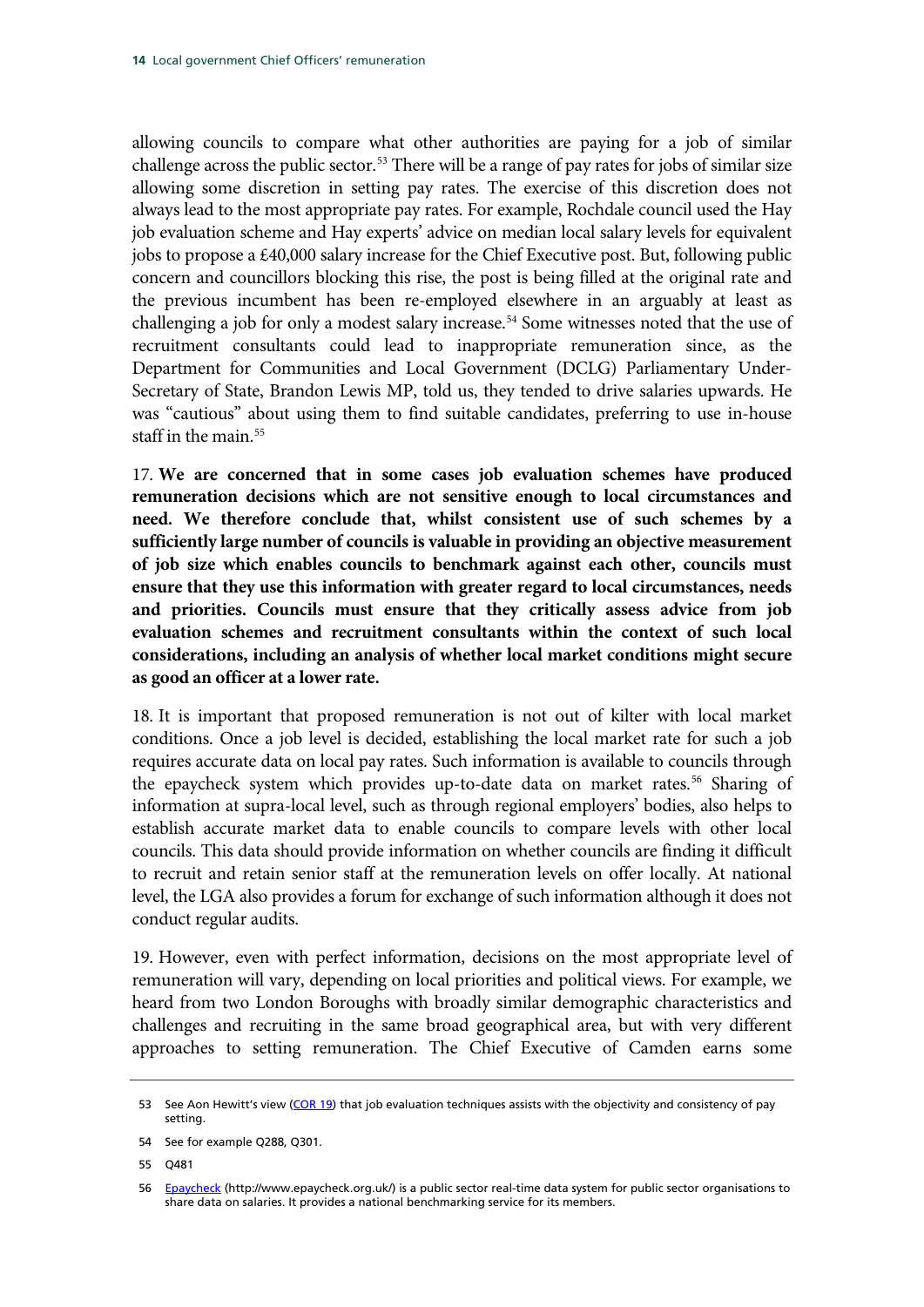£155,000,[57](#page-15-0) whilst nearby Wandsworth's earns £230,000, despite the slightly lower spending power and deprivation levels in the latter's Borough.<sup>[58](#page-15-1)</sup> Wandsworth's Chief Executive told us that his salary represented the "demands that the council makes on its senior officials" and that the council's view was that stability of good managerial leadership was the "secret to running good services at low cost".<sup>59</sup> In contrast, Camden told us that it responded to changed economic conditions after 2009 by reducing pay, despite increasing challenges for senior staff. The current Chief Executive, Mike Cooke, earns some £40,000 less than his predecessor.<sup>[60](#page-15-3)</sup> Mr Cooke told us that he was proud of the signal this sent to the local community as it was related to "moral authority",<sup>[61](#page-15-4)</sup> but he was reluctant to make comparisons with Wandsworth since its different "policy and strategy, both politically and managerially" meant it would be like "comparing chalk and cheese".<sup>[62](#page-15-5)</sup>

20. **If councils are to make locally appropriate decisions they need accurate data about what they need to pay in their local area so that they neither over-pay their senior officers nor fail to attract the best candidates by offering lower rewards that are out of kilter with the market. We recommend that the Local Government Association works with regional employer organisations to provide a regular analysis of regional pay trends and help to inform the national and local debate on appropriate remuneration levels and changes. The LGA should seek feedback from its council members as to whether there is a gap in the data about councils' ability to recruit and retain suitable candidates and, if necessary, commission regular surveys. However, we recognise that there is no 'one size fits all' formula to determine the right remuneration levels for every circumstance, since different councils have different local contexts and priorities.**

### **Fair pay ratios**

21. Given a constrained pay budget in local government, senior manager remuneration levels have implications for the pay of other workers in a council, particularly for lower paid staff, raising the broader issue of 'fairness'. Will Hutton's review commissioned by the Government, *Fair pay in the public sector,* considered in depth the issue of the ratio between the salaries at the top of an organisation and those at the bottom, so we have not examined this in detail in this inquiry.<sup>[63](#page-15-6)</sup> We note however, as figure 4 below shows, that overall there is a relatively low ratio in the local government sector between the highest paid and the lowest paid – and that this is an order of magnitude lower than in the private sector.

<span id="page-15-5"></span>62 Q219

<span id="page-15-0"></span><sup>57</sup> See London Borough of Camden, *[Statement of Accounts 2012-13](https://www.camden.gov.uk/ccm/content/council-and-democracy/publications-and-finances/statement-of-accounts.en;jsessionid=3C341F33411C146C6915DAC76D62E145)*. Chief Executive, Mike Cooke's remuneration was £155,000 excluding pension contributions or £179,890 including pension contributions for the year to end March 2013.

<span id="page-15-1"></span><sup>58</sup> See London Borough of Wandsworth, *[Statement of Accounts 2012-13](http://www.wandsworth.gov.uk/downloads/file/8727/statement_of_accounts_-_201213)*. Chief Executive, Paul Martin's remuneration was £230,440 excluding pension contributions or £274,222 including pension contributions for the year to end March 2013.

<span id="page-15-2"></span><sup>59</sup> Q206

<span id="page-15-3"></span><sup>60</sup> Mike Cooke, Chief Executive of Camden [\(COR 16\)](http://data.parliament.uk/writtenevidence/committeeevidence.svc/evidencedocument/communities-and-local-government-committee/local-government-chief-officers-remuneration/written/5741.html) Executive Summary and paras 11-12

<span id="page-15-4"></span><sup>61</sup> Q201

<span id="page-15-6"></span><sup>63</sup> Will Hutton concluded that any single limit on pay dispersion would unfairly hit some organisations and create perverse incentives. Hence rather than complying with a cap, organisations should publish and explain their pay multiples to ensure that public bodies are accountable for their pay dispersion. Will Hutton, *[Hutton Review of Fair](http://webarchive.nationalarchives.gov.uk/20130129110402/http:/www.hm-treasury.gov.uk/d/hutton_fairpay_review.pdf)  [Pay in the Public Sector: Final Report](http://webarchive.nationalarchives.gov.uk/20130129110402/http:/www.hm-treasury.gov.uk/d/hutton_fairpay_review.pdf)*, March 2011, chapter 2 summary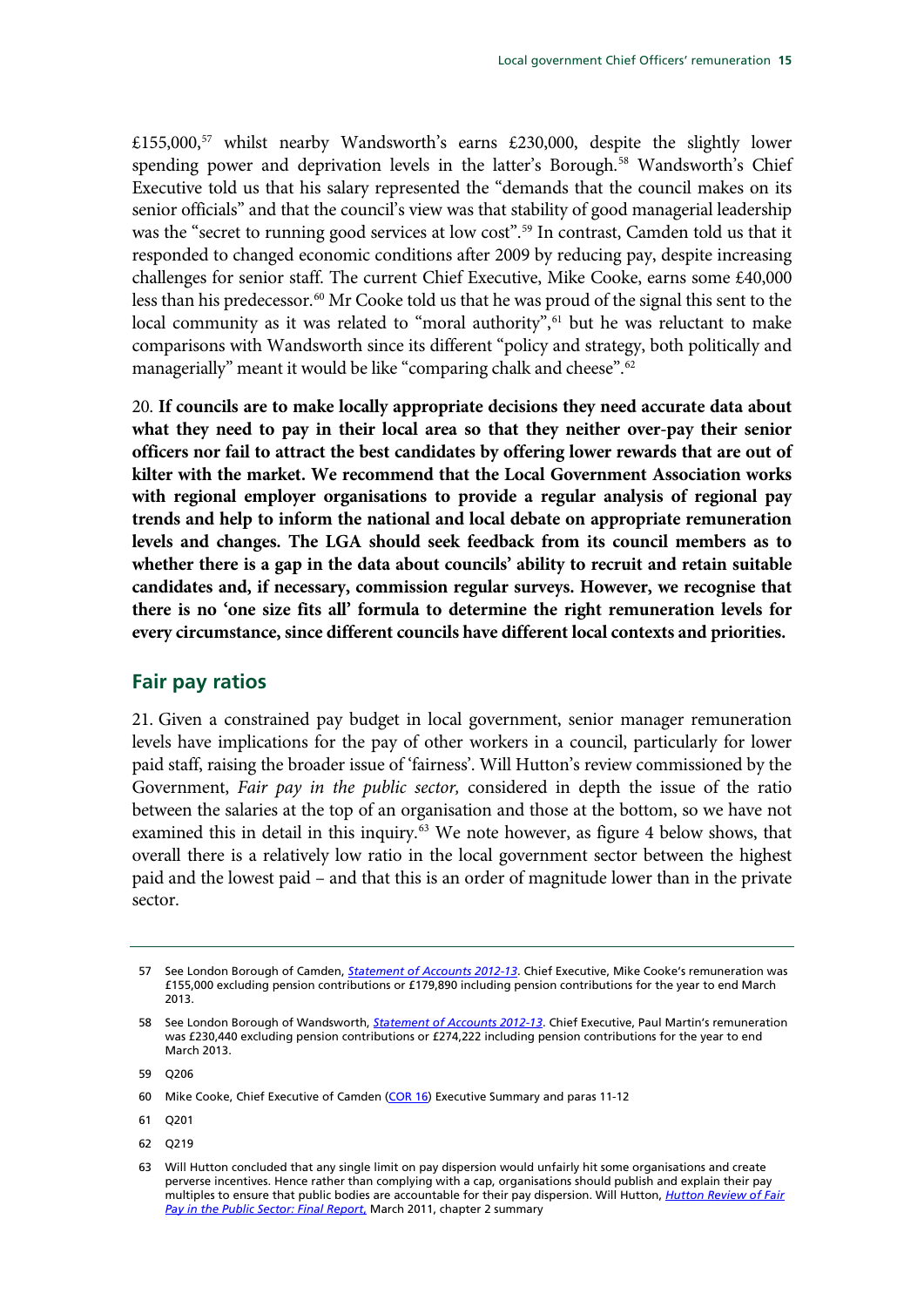**Figure 4. Chief Executive to median pay ratios**

| <b>County Councils</b>      | 9:1   |
|-----------------------------|-------|
| <b>District Councils</b>    | 5.1:1 |
| <b>All local Authorites</b> | 6.3:1 |
| <b>Private sector</b>       | 228:1 |

Source: **IDS**, **Thomson Reuters**<sup>[64](#page-16-0)</sup>

The data indicates a narrower spread of salary in the smaller (district) councils compared to the larger (county) councils. The figure above shows average ratios—some councils having higher ratios than for the averagely performing council. For example, Surrey County Council has a ratio of 10:1.<sup>[65](#page-16-1)</sup> Its Chief Executive told us that it was focussing on raising salaries of the lowest paid staff, whilst freezing or slightly reducing pay of the most senior staff. No directly employed staff were paid below the living wage,<sup>[66](#page-16-2)</sup> although paying this level to contracted staff was not within the council's gift.<sup>[67](#page-16-3)</sup> Other councils also pay a living wage. [68](#page-16-4) In our *Local government procurement* report, published in March, we acknowledged that councils must be free to develop locally appropriate employment approaches but commended those councils which adopt fair working conditions including pay.[69](#page-16-5)

22. **We welcome the fact that most councils have a relatively low ratio between the pay of the highest paid officers and staff on lower pay grades since this indicates a broad fairness within council pay approaches, in contrast to the significant gap between those in high paid and low paid jobs in parts of the private sector. However more can be done to raise the floor for pay and we commend those councils which have introduced a living wage policy for all their staff.**

<span id="page-16-0"></span><sup>64</sup> "*[County councils have widest pay differentials](https://www.ids.thomsonreuters.com/executive-compensation/news/county-councils-have-widest-pay-differentials)*", IDS Thomson Reuters*,* 31 January 2013; see also International Labour Organisation, *[World of Work Report 2013](http://www.ilo.org/global/research/global-reports/world-of-work/2013/WCMS_214476/lang--en/index.htm)*, p 82.

<span id="page-16-1"></span><sup>65</sup> Surrey County Council [\(COR 10\)](http://data.parliament.uk/writtenevidence/committeeevidence.svc/evidencedocument/communities-and-local-government-committee/local-government-chief-officers-remuneration/written/5659.html)

<span id="page-16-2"></span><sup>66</sup> The 'living wage' is £8.80 per hour in London and £7.65 per hour elsewhere in England, reviewed each November.

<span id="page-16-3"></span><sup>67</sup> Q329

<span id="page-16-4"></span><sup>68</sup> Q73 [Councillor McMahon]

<span id="page-16-5"></span><sup>69</sup> Communities and Local Government Committee, Sixth Report of Session 2013-14, *[Local government procurement,](http://www.publications.parliament.uk/pa/cm201314/cmselect/cmcomloc/712/71202.htm)*  HC 712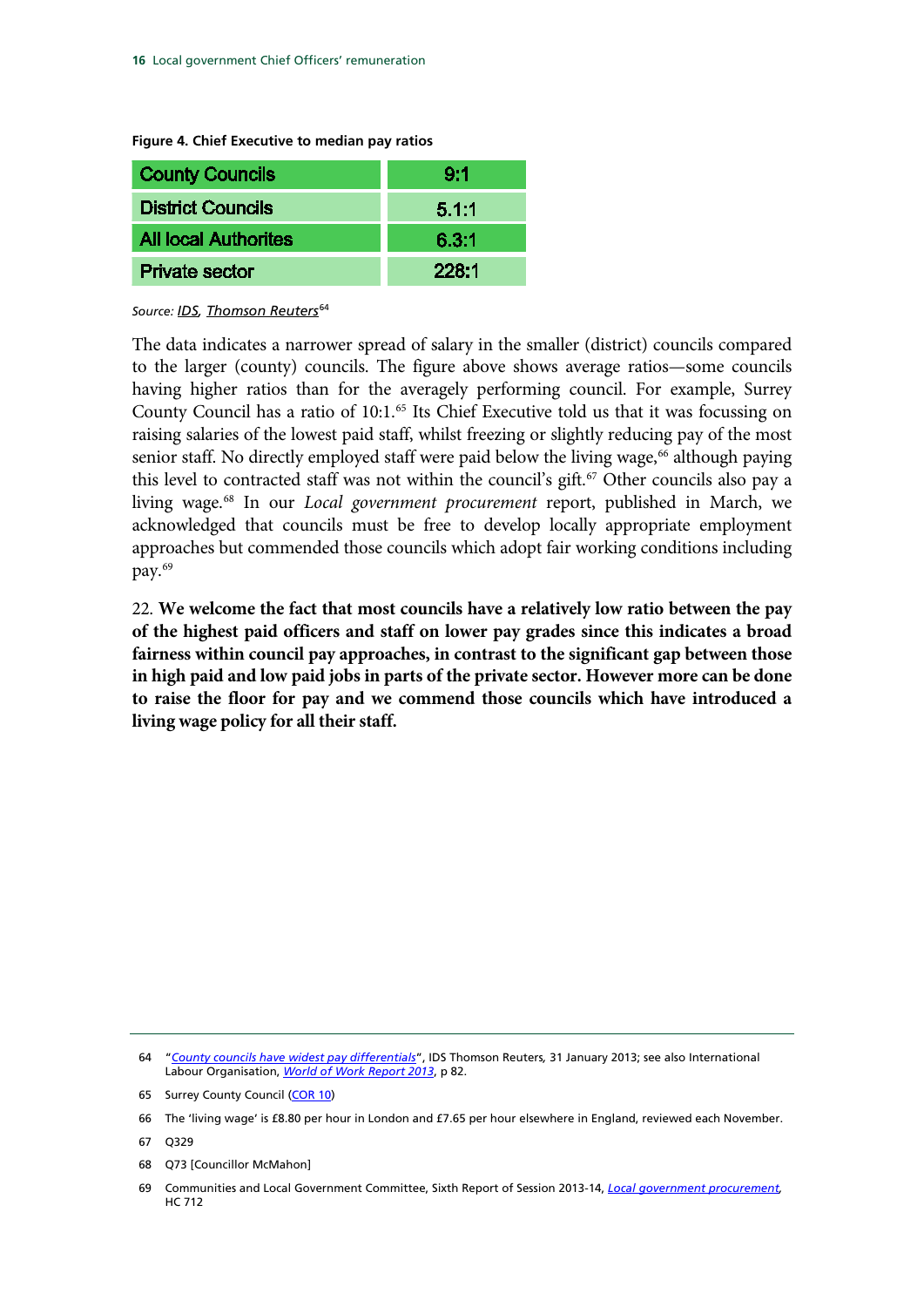## 4 Can remuneration reflect performance?

### **Rewarding good performance**

23. There are different ways in which good performance can be rewarded, for example through award of bonus payments, accelerated movement through pay scales, or earn-back mechanisms.[70](#page-17-0) In contrast to other sectors, most councils do not offer their senior managers bonuses or other forms of performance pay for meeting or their exceeding targets.<sup>[71](#page-17-1)</sup> Witnesses cautioned that there was little public acceptance of bonus payments for senior council staff since bonuses carried a "certain tarnish".[72](#page-17-2) The Minister considered that a bonus could be seen as a reward for somebody "doing the job they were hired to do in the first place".[73](#page-17-3)

24. There are practical requirements to be met if councils are to adopt remuneration policies that link pay to performance effectively:

- First; there needs to be a robust and clear method of appraising staff.<sup>[74](#page-17-4)</sup> Witnesses suggested different approaches to performance appraisal in terms of how it was undertaken and who was involved in the process. It was apparent that in some councils the performance assessment of senior officers was poorly developed and lacked transparency and clarity. For example Rochdale Council admitted that it had no formal appraisal process,[75](#page-17-5) and Graham Farrant, Chief Executive of Barking and Dagenham/Thurrock Councils told us his appraisal process left much to be desired.<sup>[76](#page-17-6)</sup> Effective performance assessment systems are crucial not only to support the development of individual senior staff, but also to ensure that councils receive performance from the post holder commensurate with the salary paid (including any discretionary payments and bonuses offered by some local authorities).
- Second; appraisal processes need to be able to isolate an individual officer's contribution. This can be difficult when the achievement of overarching objectives depend on the contributions of many internal and external stakeholders who are not under the post-holder's control. Furthermore, witnesses considered it difficult to measure a Chief Officer's impact since, unlike parts of the private sector where additional profit could be measured, many council objectives were hard to quantify.<sup>[77](#page-17-7)</sup>

- <span id="page-17-5"></span>75 Q350
- <span id="page-17-6"></span>76 Q180
- <span id="page-17-7"></span>77 For example, Alace witness Mary Pett noted these difficulties, see Q439.

<span id="page-17-0"></span><sup>70</sup> Earn-back is a performance pay system where an element of pay is 'at risk' such that an employee loses this element if objectives are not met. Bonuses for performance beyond expectations are not excluded in such a system. See Will Hutton, *[Hutton Review of Fair Pay in the Public Sector: Final Report](http://www.publications.parliament.uk/pa/cm201314/cmselect/cmcomloc/712/71202.htm)*, March 2011, para 3.16. Witnesses had mixed views of earn-back with some arguing that it could be inflationary if councils added the portion of salary to be earned back to base salaries. (Q265 [Peter Smith])

<span id="page-17-1"></span><sup>71</sup> For example, evidence from the Regional Employers' Director for local authorities in the Yorkshire and Humber Region states that performance related pay is not common in the region ( $COR$  01) para 2

<span id="page-17-2"></span><sup>72</sup> Q226 Paul Martin; see also LGA's reservations on bonuses at Q70.

<span id="page-17-3"></span><sup>73</sup> Q450; this point was also made by Redcar and Cleveland Council [\(COR 03\)](http://data.parliament.uk/writtenevidence/committeeevidence.svc/evidencedocument/communities-and-local-government-committee/local-government-chief-officers-remuneration/written/5614.html).

<span id="page-17-4"></span><sup>74</sup> A point made by Solace witness, Mark Rogers, see Qq428-430.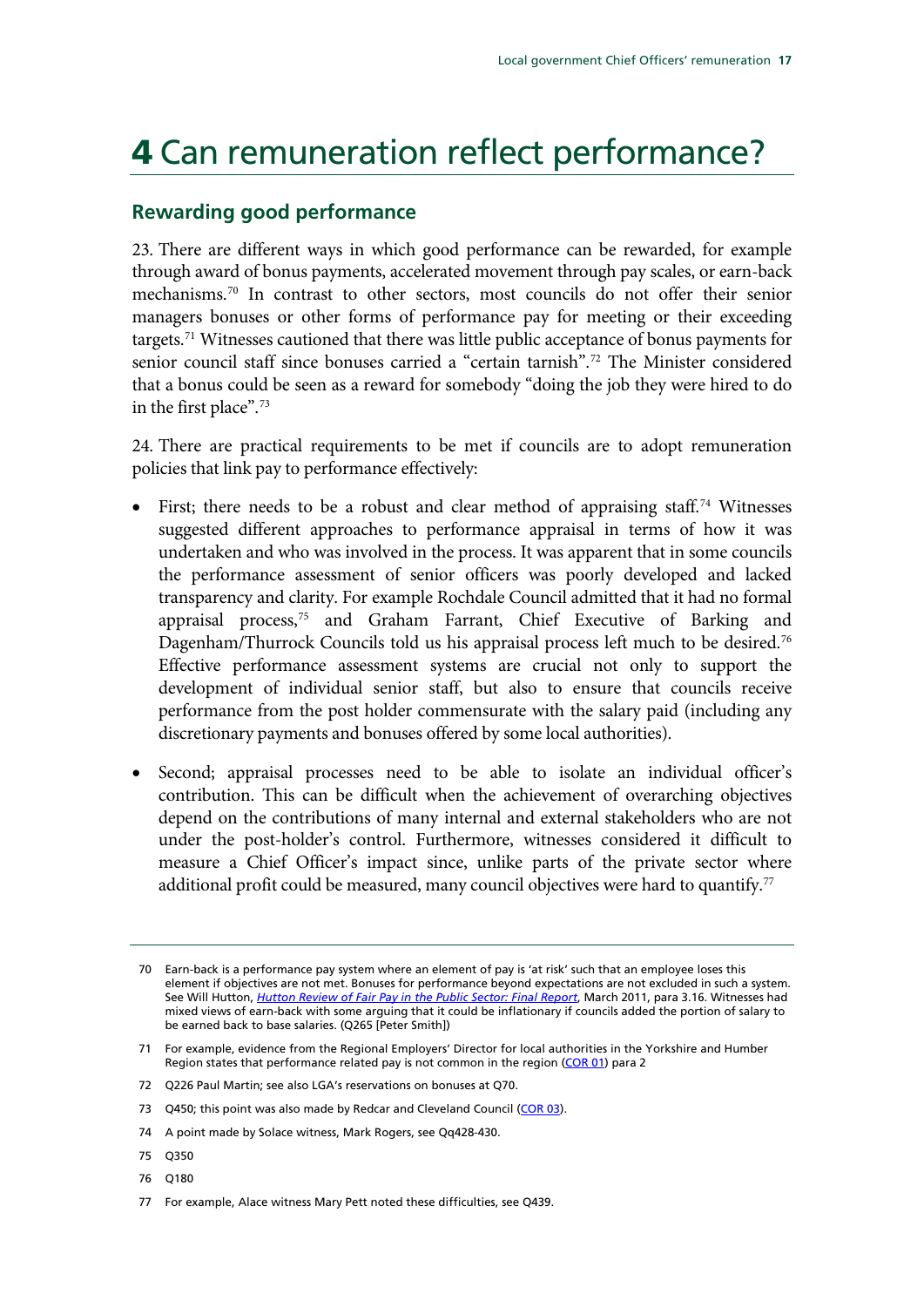• Third; appraisal processes linking performance and reward must be clearly set out and published, in particular where any additional payments or bonuses are to be paid. However, arrangements in most councils are opaque. Even where there are explicit assessment processes, as in the case of Surrey County Council where the Chief Executive's objectives are reviewed regularly with a panel of councillors and external stakeholders,[78](#page-18-0) detailed information on the appraisal is not made available to councillors or the public. A summary of the appraisal is provided to the Cabinet but the full council receives only a report on council performance not on the Chief Executive's  $contribution<sup>79</sup>$  $contribution<sup>79</sup>$  $contribution<sup>79</sup>$ 

25. **If councils are to award their senior staff additional rewards such as bonuses these must be sensitive to local circumstances and be based on clear evidence of personal, additional contribution. However, many councils have only weakly developed and articulated mechanisms for assessing their Chief Officers' performance and bonuses may appear to be paid to those simply undertaking their normal responsibilities. It is essential that there are robust appraisal systems for Chief Officers. We recommend that the Local Government Association updates and publicises guidance on how to appraise senior officers. In addition, whilst the individual appraisals of an officer are not normally published, nor should they be, the Department for Communities and Local Government should require councils to publish the method so that local residents can see how robustly senior staff performance is assessed, and if linked to remuneration, how the performance-reward link is determined.** 

### **Under-performance**

26. Legislation and regulation already requires councils to publish information on policies regarding severance of Chief Officers,<sup>80</sup> and for details of severance payments to be published in annual accounts.<sup>[81](#page-18-3)</sup> Despite this, there has been much public concern over senior staff, including Chief Executives, being awarded redundancy payments inappropriately, in particular to incentivise them to leave rather than having their poor performance tackled.<sup>[82](#page-18-4)</sup> Witnesses such as the Chief Executive of Camden Council told us that sometimes swifter action than performance management could achieve was needed to prevent deterioration in key services.<sup>[83](#page-18-5)</sup> The LGA witness also told us that undertaking a performance competency process can be "very damaging and time-consuming".<sup>[84](#page-18-6)</sup> There are also circumstances where staff leave on a change of political control.

27. Information on what payments have been made, and to whom, can be difficult to find and there can be a significant time delay between a decision to make a payment and its

<span id="page-18-2"></span>80 Localism Act 2011[, section 38\(4\)\(f\)](http://www.legislation.gov.uk/ukpga/2011/20/section/38)

<span id="page-18-0"></span><sup>78</sup> Q281

<span id="page-18-1"></span><sup>79</sup> Qq 375-378

<span id="page-18-3"></span><sup>81</sup> Accounts and Audit (England) Regulations 2011 [\(SI 2011/187\)](http://www.legislation.gov.uk/uksi/2011/817/made)

<span id="page-18-4"></span><sup>82</sup> Department for Communities and Local Government [\(COR 12\)](http://data.parliament.uk/writtenevidence/committeeevidence.svc/evidencedocument/communities-and-local-government-committee/local-government-chief-officers-remuneration/written/5661.html) para 21; see example of alleged pay offs for failing Kingston Council staff – "*[Kingston Council reveals financial payout information](http://www.surreycomet.co.uk/news/4187891.Council_paid_off_six__failed_workers_/)*", Surrey Comet, 10 March 2009

<span id="page-18-5"></span><sup>83</sup> Q224; see also Aon Hewitt's similar point at Q42.

<span id="page-18-6"></span><sup>84</sup> Q135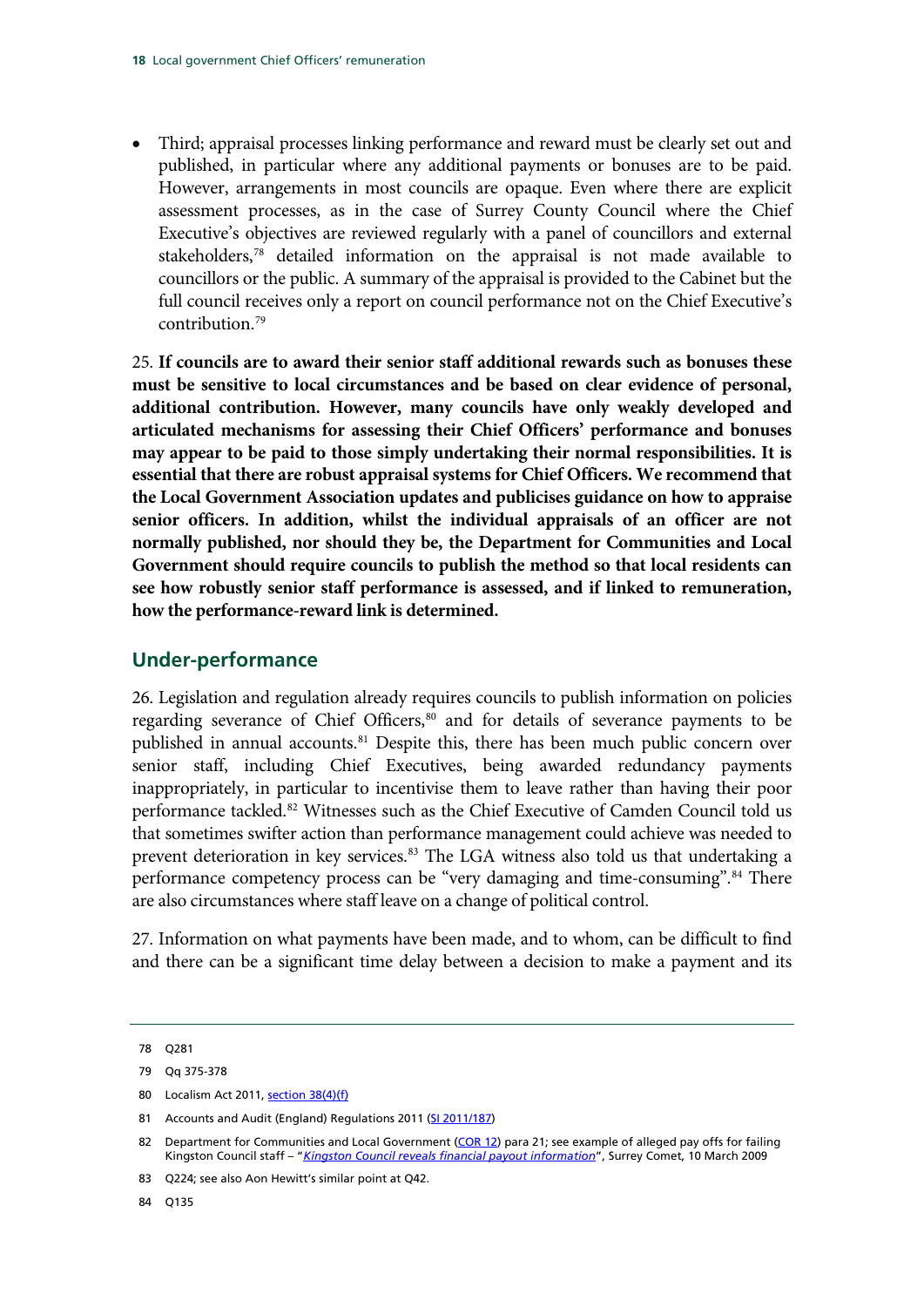disclosure in annual accounts. There has been criticism of councils which do not publish information quickly about payments made to senior staff leaving their employment.<sup>[85](#page-19-0)</sup>

28. **Many councils do not have robust approaches to identify and tackle underperformance by senior staff which means some find it easier to pay them off inappropriately rather than address the underlying failure. The blurring of processes and the opaque manner in which some of these payments have been made has meant that local taxpayers may often not be aware when redundancy or discretionary payments have been mis-used. This does not deliver best value for local taxpayers. Councils must publish the rationale for, and amount of, any financial payment to a departing Chief Officer within a month of the decision to make the award so that the public can understand why such a payment has been made. Furthermore the public must be assured that effective appraisal processes are being followed and, as we recommend above, the Department for Communities and Local Government should require councils to publish information on the method used to appraise senior staff so that local residents can clearly see how any problems with performance will be addressed.** 

29. The Government has expressed concern about senior officers taking redundancy payments from one council only to move straight into another public sector role, including in consultancy roles.<sup>[86](#page-19-1)</sup> Witnesses such as the TaxPayers' Alliance echoed this concern, noting public "frustration" at those earning six-figure salaries being handed six-figure payoffs merely for leaving a council's employment early and then taking another high paid council job.[87](#page-19-2) This year's Queen's Speech set out proposals to address this 'revolving door' problem but, at the time of our oral evidence session in June, the DCLG Minister did not have further details on how this would affect staff required to leave one employment through no fault of their own who wish to take up employment in the same sector.<sup>[88](#page-19-3)</sup>

30. **We welcome government moves to prevent the 'revolving door' where senior staff in receipt of large redundancy payments immediately take on another highly-paid job in the same sector, or even undertake the same work for the same council as a consultant. This does not deliver best value for the taxpayer and in cases where an individual's performance has been inadequate represents a mis-use of public money. But we caution that the proposals must not penalise those made redundant through no fault of their own and who may naturally look to secure quickly another similar level job in the same sector. Close attention must be paid in developing the detailed proposals to protect such staff whilst ensuring abuses of redundancy arrangements (such as re-hiring staff immediately as consultants) are prevented. We await the details of the Government's proposals and subject to time constraints, we will wish to return to this issue later in this year.** 

<span id="page-19-0"></span><sup>85</sup> See for example in the case of Derbyshire County Council "*[Derbyshire chief executive Nick Hodgson's payout was](http://www.bbc.co.uk/news/uk-england-derbyshire-27828548)  [£220,000](http://www.bbc.co.uk/news/uk-england-derbyshire-27828548)*", BBC News Online, 13 June 2014

<span id="page-19-1"></span><sup>86</sup> For example "*[Fat cat furore: Council chief wins £142,000 post to 'reform' civil service after £420,000 pay-off](http://www.dailymail.co.uk/news/article-2202567/Kent-County-Council-chief-Katherine-Kerswell-wins-142-000-civil-service-post-gets-420-000-pay-off.html)*", Mail Online, 13 September 2012

<span id="page-19-2"></span><sup>87</sup> Q21; see also Q38 for TaxPayers' Alliance examples[. COR 17](http://data.parliament.uk/writtenevidence/committeeevidence.svc/evidencedocument/communities-and-local-government-committee/local-government-chief-officers-remuneration/written/5752.html) also refers.

<span id="page-19-3"></span><sup>88</sup> "*[Queens speech clampdown on public sector excessive redundancy payments](http://www.lgcplus.com/news/queens-speech-clampdown-on-public-sector-excessive-redundancy-payments/5071610.article)*", Local Government Chronicle, 4 June 2014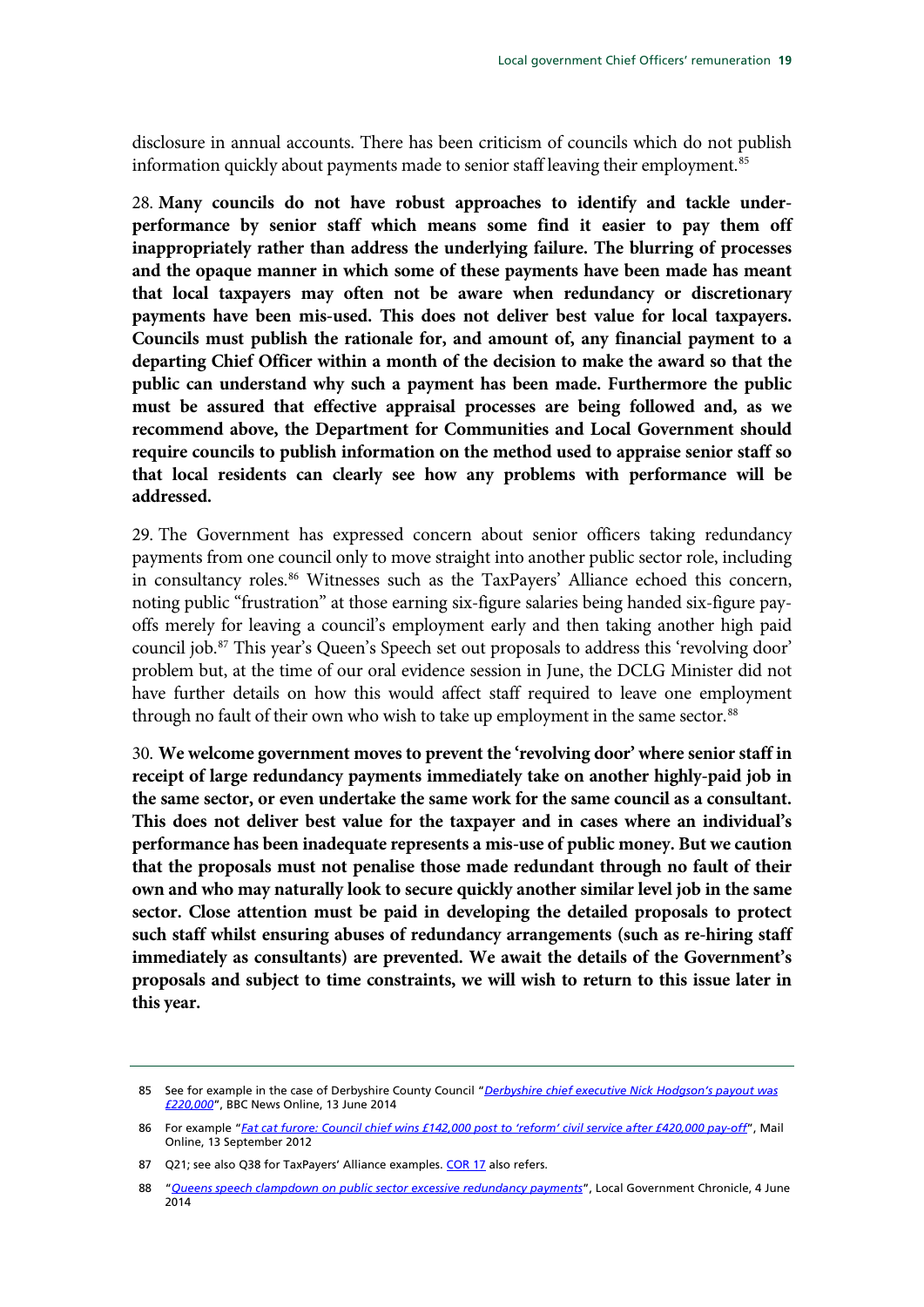## 5 Are Chief Executives essential?

31. DCLG Ministers have expressed a desire for councils to adopt new approaches to the configuration of senior managers' posts.<sup>[89](#page-20-0)</sup> We looked at the options the Department has raised of abolishing the post of Chief Executive, or of sharing senior officers including Chief Executives across councils, and at the implications of any such changes for remuneration. Some councils, such as Wiltshire Council, have shared Chief Executive responsibilities amongst three senior managers who each take on some statutory roles. A growing number of councils including the London Borough of Barking and Dagenham and Thurrock Council are sharing their Chief Executive and the remuneration costs. Graham Farrant's  $£185,000$  salary is shared equally between the two councils.<sup>[90](#page-20-1)</sup> Data indicate that councils which share senior staff achieve small overall savings in senior salary budgets, but that there is some increase in the remuneration of individuals with enhanced roles.<sup>[91](#page-20-2)</sup> Public perceptions can therefore be negative where the increase in job responsibility is not understood. Although witnesses accepted that where responsibilities increased Chief Executive pay would need to be higher, $92$  some press coverage remains critical. $93$ Additionally some commentators, such as the Chief Executive of the Chartered Institute of Public Finance and Accountancy (Cipfa), note that abolishing or sharing the Chief Executive's post may not lead to best value for local communities since savings on an individual's salary of tens of thousands of pounds can be dwarfed by the savings of hundreds of thousands of pounds which their focussed leadership might deliver through service transformation.<sup>[94](#page-20-5)</sup>

32. Although council organisation was not within the remit of this inquiry, we note that there will be impacts on remuneration costs if the number of councils is reduced, for example through the creation of unitary councils.<sup>[95](#page-20-6)</sup> The Minister told us that, while attracted to the local democratic representation offered by district councillors, he considered it "ludicrous" that there were multiple support service teams within counties, and that there could be effectiveness and efficiency from sharing management teams and Chief Executives.[96](#page-20-7)

33. **We recognise that innovative approaches such as removing or sharing the post of Chief Executive can reduce overall salary bills and it is right that each council considers whether such approaches will deliver best value for their communities. However, councils can be deterred by adverse local public comment where, despite net savings on salaries, this approach leads to higher salaries for some individuals whose jobs expand.** 

<span id="page-20-7"></span>96 Q475

<span id="page-20-0"></span><sup>89</sup> "*[Ministers urge councils to scrap Chief Executive post](http://www.localgov.co.uk/Ministers-urge-councils-to-scrap-chief-executive-post/35594)*", LocalGov.co.uk, 12 February 2014; see also DCLG [\(COR 12\)](http://data.parliament.uk/writtenevidence/committeeevidence.svc/evidencedocument/communities-and-local-government-committee/local-government-chief-officers-remuneration/written/5661.html) paras 7-9.

<span id="page-20-1"></span><sup>90</sup> London Borough of Barking and Dagenham and Thurrock Council [\(COR 08\)](http://data.parliament.uk/writtenevidence/committeeevidence.svc/evidencedocument/communities-and-local-government-committee/local-government-chief-officers-remuneration/written/5652.html) para 1

<span id="page-20-2"></span><sup>91</sup> For example, Tier 1 Directors taking on Chief Executive roles

<span id="page-20-3"></span><sup>92</sup> Q10

<span id="page-20-4"></span><sup>93</sup> For example in 2014 increases for senior Peterborough Council staff linked to increases in job responsibilities received press criticism - "*[Anger at huge pay rise for Peterborough City Council chiefs](http://www.peterboroughtoday.co.uk/news/politics/politics-news/anger-at-huge-pay-rise-for-peterborough-city-council-chiefs-1-5992136)*", Peterborough Telegraph, 10 April 2014

<span id="page-20-5"></span><sup>94</sup> "*[Merging council roles: not so super?"](http://opinion.publicfinance.co.uk/2013/12/merging-council-roles-not-so-super/)*, Public Finance Opinion, 16 December 2013

<span id="page-20-6"></span><sup>95</sup> See for example TaxPayers' Alliance views on potential savings at Q58.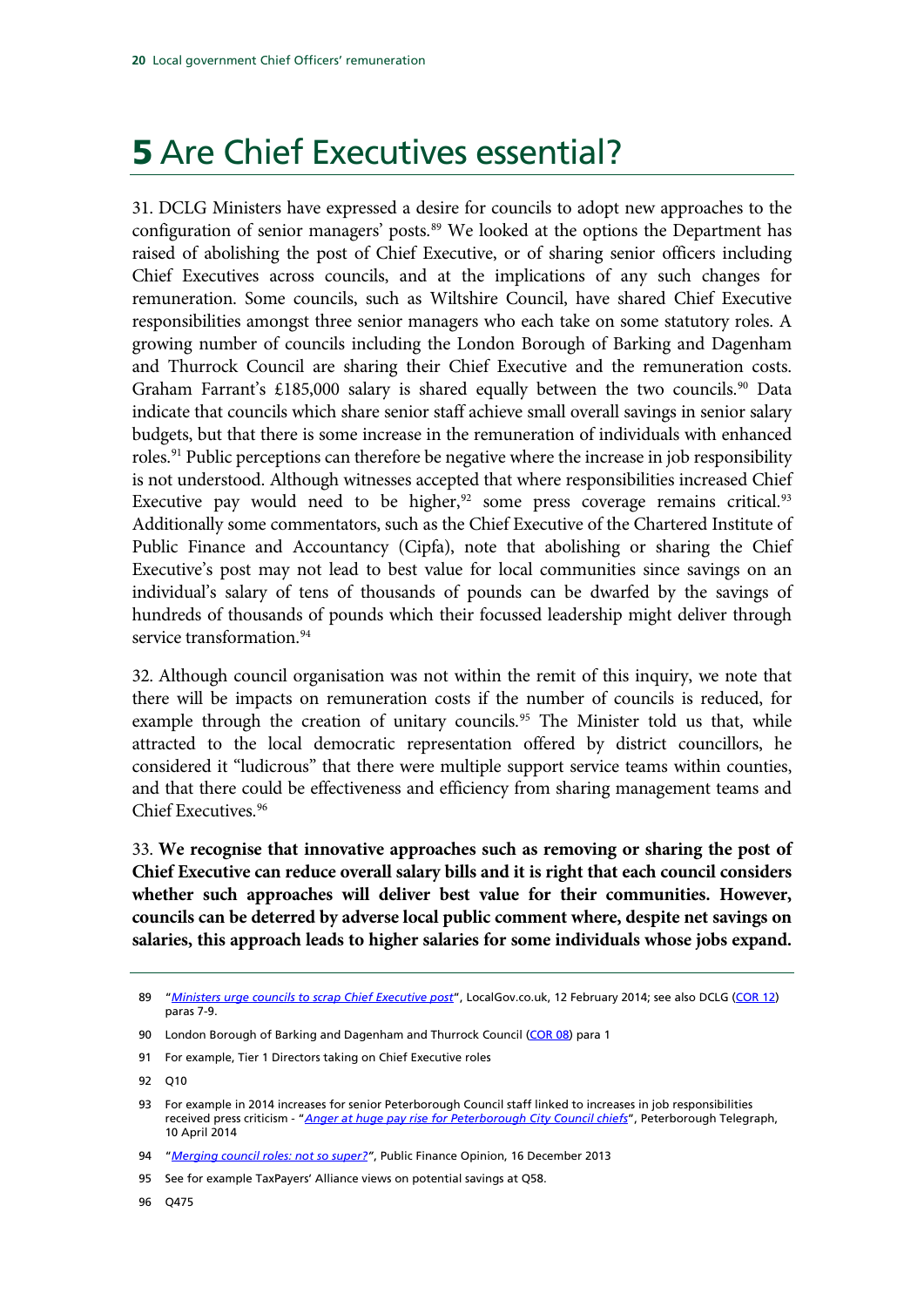**We therefore recommend that the Local Government Association researches the impact on overall salary budgets of those councils which have taken such approaches so as to provide an objective evidence base. We also recommend that the LGA undertakes an assessment as to the wider impact of sharing or abolishing senior posts on the efficiency and effectiveness of the council's leadership and management and strategic development, in order to help inform other councils' decisions. This analysis could usefully assess the cost savings delivered in reduced senior management remuneration costs where communities have decided to create unitary councils.**

34. We also considered the advantages and disadvantages of merging the roles of Chief Executive and Leader, as also proposed by DCLG.<sup>[97](#page-21-0)</sup> The Minister told us that there was an argument that doing so could save money, but that he did not have a view on it, rather it was for councils to make the case for merger if they wished.<sup>[98](#page-21-1)</sup> However, witnesses such as the Leaders of Surrey County Council and Rochdale Borough Council did not support this approach because of the potential for blurring of operational and political leadership roles.<sup>[99](#page-21-2)</sup> Witnesses also queried whether a Leader taking on a senior officer role would have the right skills.<sup>[100](#page-21-3)</sup>

35. **We do not support the merging of the role of Leader and Chief Executive since this has the potential to blur the distinction between two quite separate functions. The posts are distinct: the Leader sets the political direction of the council; and the Chief Officer implements these policy decisions operationally. This provides a robust framework for, on the one hand, professional advice and challenge over how political objectives are implemented, and, on the other, oversight and scrutiny of the effectiveness of the council service. While there is clearly an overlap in many aspects of the two roles, such as articulating corporate strategy, the different focus of each provides clarity which would be lost by merger.**

<span id="page-21-3"></span><span id="page-21-2"></span><span id="page-21-1"></span><span id="page-21-0"></span>97 Q473 98 Q473 99 Qq402-03 100 Qq61, 122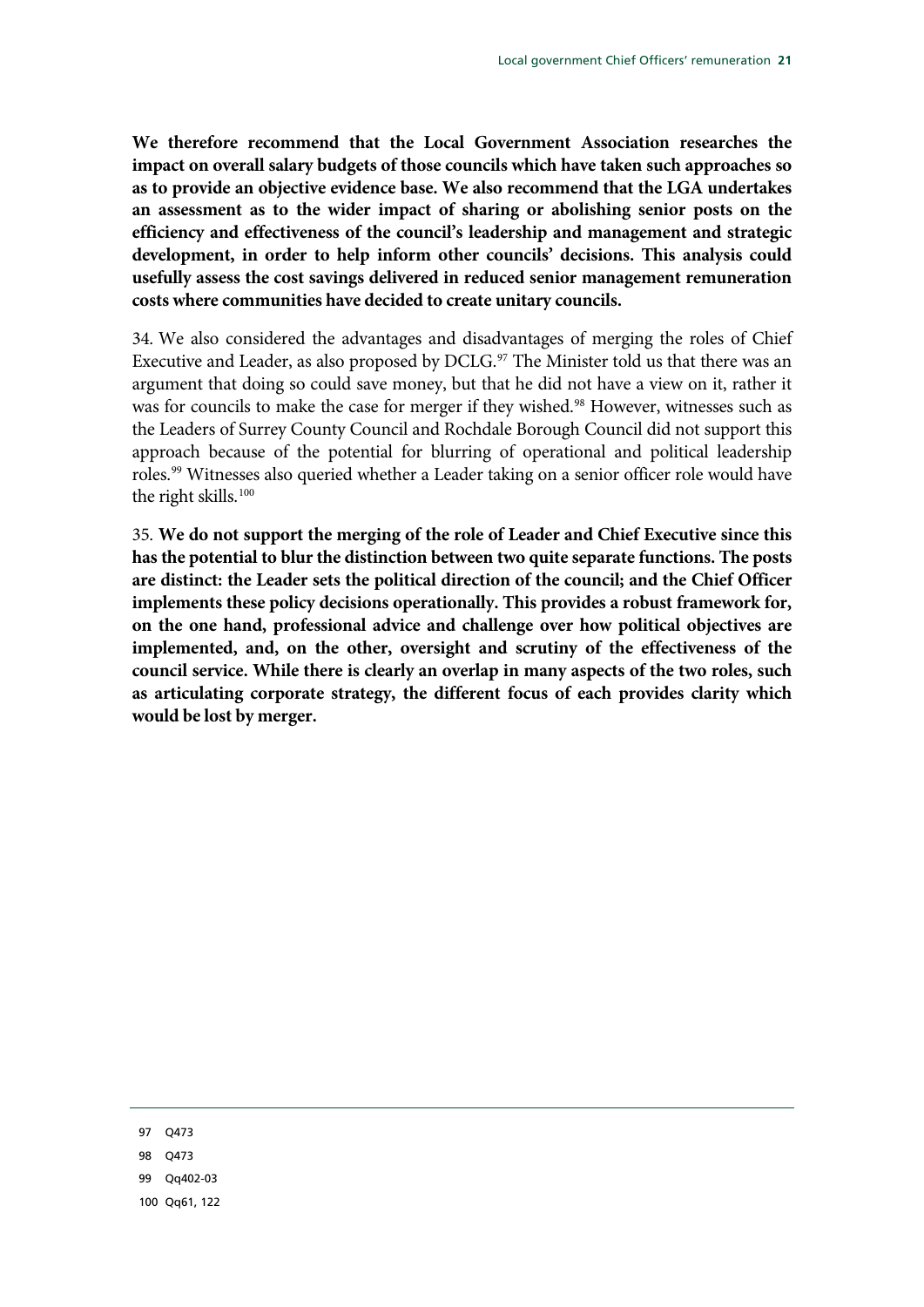## 6 Are local checks and balances robust?

36. Witnesses, including the DCLG Minister,<sup>[101](#page-22-0)</sup> overwhelmingly backed local control over local pay decisions and none argued for centrally set caps on levels.<sup>[102](#page-22-1)</sup> Alace, representing senior officers, considered it wrong for the freedom and flexibility of councils to set senior pay to be curtailed.[103](#page-22-2) The TaxPayers' Alliance told us that it opposed a "central diktat" since councils could work out what was best for them and was acceptable to their local electorate.[104](#page-22-3) However, for widespread and consistently effective local control, local communities must have the right tools and information and be able to use them easily. The Government has introduced regulations over the course of this Parliament which require information to be published on senior salaries and that full council meetings approve larger remuneration packages.<sup>[105](#page-22-4)</sup> There is evidence that these requirements have established a largely effective set of controls. The LGA told us that the current pay frameworks provide a high degree of transparency and fairness "through consistent processes and regular publication of reward packages".[106](#page-22-5) Indeed the TaxPayers' Alliance considered publication represented a "huge step forward in transparency and accountability", $107$  enabling communities such as Rochdale to use local scrutiny to impact positively on decisions.<sup>[108](#page-22-7)</sup>

37. However, improvements could be made to make it easier for local communities to influence pay decisions. Although it appears that councils are publishing information on their websites as required, DCLG told us that it does not monitor compliance as it has scaled back performance monitoring.<sup>[109](#page-22-8)</sup> Furthermore, DCLG noted in 2012 that data are not always presented so as to allow the public easy access.[110](#page-22-9) Commentators have also noted that the information is presented differently by different councils, making comparison difficult,<sup>[111](#page-22-10)</sup> and that councillors should make more effort in communicating what is being done and why to local voters.<sup>[112](#page-22-11)</sup> Furthermore, there is concern about a lack of

<span id="page-22-0"></span><sup>101</sup> See for example Q445.

<span id="page-22-1"></span><sup>102</sup> Indeed the Association of Local Authority Chief Executives opposed arbitrary caps on senior council managers since they do "nothing to enhance the attractiveness of the role or the public's understanding of it", Alace [\(COR 11\)](http://data.parliament.uk/writtenevidence/committeeevidence.svc/evidencedocument/communities-and-local-government-committee/local-government-chief-officers-remuneration/written/5660.html) para 5.1.

<span id="page-22-2"></span><sup>103</sup> Alace [\(COR 11\)](http://data.parliament.uk/writtenevidence/committeeevidence.svc/evidencedocument/communities-and-local-government-committee/local-government-chief-officers-remuneration/written/5660.html) para 3.2

<span id="page-22-3"></span><sup>104</sup> Q10

<span id="page-22-4"></span><sup>105</sup> Department for Communities and Local Government, *[Openness and accountability in local pay: guidance under](https://www.gov.uk/government/publications/openness-and-accountability-in-local-pay-guidance)  [section 40 of the Localism Act,](https://www.gov.uk/government/publications/openness-and-accountability-in-local-pay-guidance)* February 2012. *[Supplementary Guidance](https://www.gov.uk/government/publications/openness-and-accountability-in-local-pay-supplementary-guidance)* was issued in February 2013. This requires councils to publish an annual pay policy statement and that full council votes on any salary package above £100,000 (which includes salary, expenses, bonuses, performance related pay as well as contractual arrangements involving possible future severance payments). In addition, the Department's *[Code of recommended practice for](https://www.gov.uk/government/publications/local-authority-data-transparency-code)  [local authorities on data transparency,](https://www.gov.uk/government/publications/local-authority-data-transparency-code)* September 2011, requires councils to publish data on senior salaries and workforce structure including names of those earning over £58,200 and pay multiples.

<span id="page-22-5"></span><sup>106</sup> LGA [\(COR 06\)](http://data.parliament.uk/writtenevidence/committeeevidence.svc/evidencedocument/communities-and-local-government-committee/local-government-chief-officers-remuneration/written/5649.html) para 8

<span id="page-22-6"></span><sup>107</sup> The TaxPayers' Alliance [\(COR 17\)](http://data.parliament.uk/writtenevidence/committeeevidence.svc/evidencedocument/communities-and-local-government-committee/local-government-chief-officers-remuneration/written/5752.html) Summary

<span id="page-22-7"></span><sup>108</sup> Q50

<span id="page-22-8"></span><sup>109</sup> Department for Communities and Local Government [\(COR 22\)](http://data.parliament.uk/writtenevidence/committeeevidence.svc/evidencedocument/communities-and-local-government-committee/local-government-chief-officers-remuneration/written/10745.html) para 6

<span id="page-22-9"></span><sup>110</sup> Department for Communities and Local Government, *[Openness and accountability in local pay: guidance under](https://www.gov.uk/government/publications/openness-and-accountability-in-local-pay-guidance)  [section 40 of the Localism Act,](https://www.gov.uk/government/publications/openness-and-accountability-in-local-pay-guidance)* February 2012. *[Supplementary Guidance](https://www.gov.uk/government/publications/openness-and-accountability-in-local-pay-supplementary-guidance)*, February 2013, para 6

<span id="page-22-10"></span><sup>111</sup> One Society, *[Leading the Way on Fair Pay,](http://www.equalitytrust.org.uk/sites/default/files/Fair%20Pay%20Report.pdf)* Autumn 2012

<span id="page-22-11"></span><sup>112</sup> Q104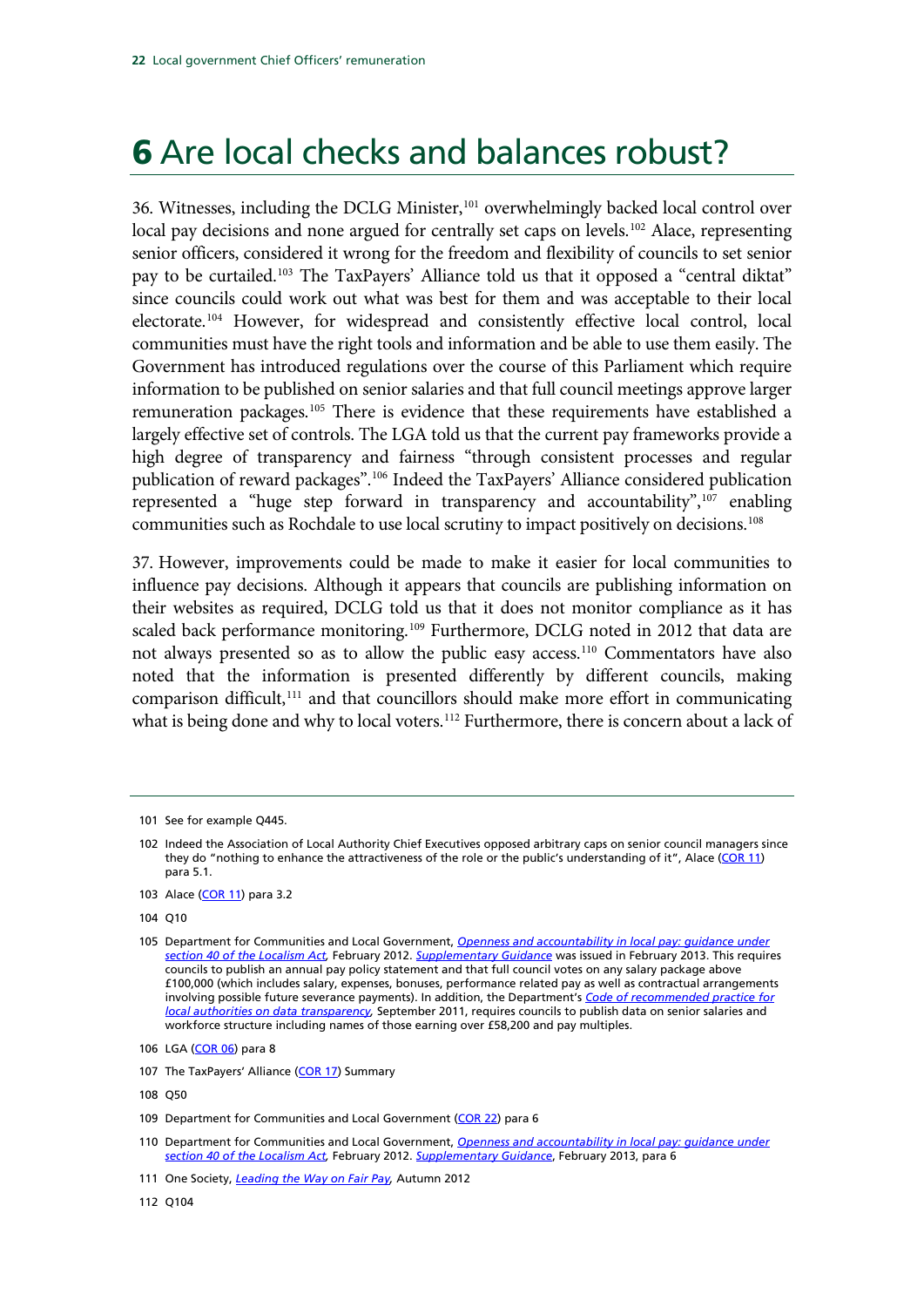clarity where officers are paid by non-standard means such as through a company rather than by a salary liable to income tax. $113$ 

38. We recommend above that DCLG require councils to publish information on appraisal processes for senior managers. There is merit in councillors having a role in approving these processes so as to improve democratic scrutiny, in alignment with the arrangements for approving certain remuneration decisions at a meeting of the full council, and to give further validity to moves to link remuneration and performance more effectively.

39. **We consider well-informed local action to be a more effective means of moderating pay levels than centrally imposed approaches. The regulatory regime introduced since 2010 requiring publication and scrutiny by councillors of pay decisions has made it easier for communities to influence pay decisions but more can be done to ensure that full and transparent data are available. Whilst it is clear that data are being published as required by regulations, councils do so in different ways, making it difficult for local taxpayers to make comparisons with other local authorities or over time. We recommend that the Local Government Association collates and presents data in a format which allows local people to compare approaches in their areas within a framework of easy to understand benchmarks. Individual councils should also assess with their local residents whether the way in which they present data is easily understandable. Councils must also set out, and fully report the matter to council, when an officer is paid other than by means of a salary subject to income tax, such as via a limited company, to provide clarity on the level of tax payable under any nonstandard arrangements.**

40. **To enable effective scrutiny, frontline as well as Executive councillors must be involved. Current guidance requires decisions on remuneration packages worth over £100,000 and decisions on severance payments to be approved by the full council. The Department for Communities and Local Government (DCLG) should monitor how far councils are abiding by this. In addition, we recommend that DCLG strengthens guidance to require a council's policy on appraising and monitoring senior officer performance, together with procedures for addressing poor performance, to be approved by a full council meeting and published.** 

<span id="page-23-1"></span>41. **Whilst there has been pay restraint during the period of austerity, the challenge for councils in future will be to maintain this against changing economic conditions. The changes set out in this report will help to strengthen local control, helping to ensure there will not be a return to excessive salary inflation, while at the same time ensuring that pay is adequate to recruit and retain high quality managers in local government.**

<span id="page-23-0"></span><sup>113</sup> For example, "*[Top council earner avoids income tax](http://www.thesundaytimes.co.uk/sto/news/uk_news/National/article1450485.ece)*", Sunday Times, 24 August 2014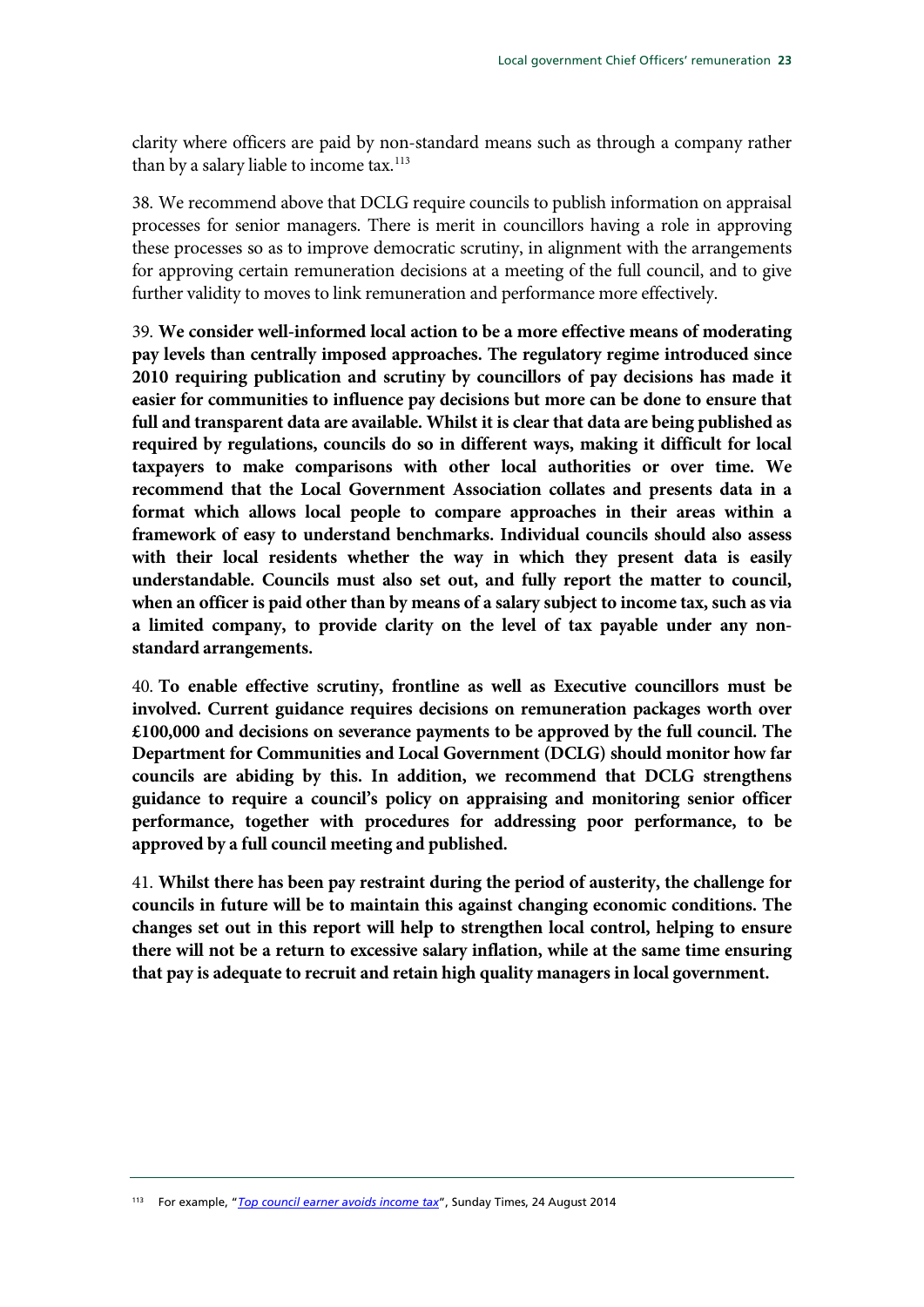## Conclusions and recommendations

### **Has senior council officers' pay been rising?**

- **1.** It is unacceptable for senior figures to be handed significant increases simply for doing their jobs, particularly when council budgets are squeezed and other employees are subject to pay freezes. However, whilst data bears out the headlines highlighting steep rises in senior council remuneration in the first decade of this century, for the past four years there has been pay restraint by councils of all types and in most places. Those few councils bucking this trend stand out all the more. We welcome the restraint now being exhibited by the vast majority of councils and by the national negotiators. (Paragraph 10)
- **2.** This restraint indicates that locally democratically elected representatives are being sensitive to the public mood. Where this has not happened, there has been swift, strong and effective challenge from local taxpayers. It is encouraging that, in isolated cases where excessive rises have been proposed, local communities such as Rochdale have acted through the arrangements in place to stop them. However, councils and decision-takers at local and national level, including the Joint Negotiating Committees, must be vigilant that changing economic conditions do not stoke pressure for increases in future whilst ensuring that remuneration remains sufficiently competitive to attract and retain high quality senior managers. Furthermore, councils must ensure that they obtain good value when recruiting interim managers or consultants to cover hard-to-fill posts temporarily, and that the public purse is not adversely affected by the use of payment methods designed to reduce the tax paid by the officer. We make recommendations below on the framework of checks and balances to give local communities the necessary assurances on this. (Paragraph 11)

### **Setting locally appropriate remuneration**

- **3.** We are concerned that in some cases job evaluation schemes have produced remuneration decisions which are not sensitive enough to local circumstances and need. We therefore conclude that, whilst consistent use of such schemes by a sufficiently large number of councils is valuable in providing an objective measurement of job size which enables councils to benchmark against each other, councils must ensure that they use this information with greater regard to local circumstances, needs and priorities. Councils must ensure that they critically assess advice from job evaluation schemes and recruitment consultants within the context of such local considerations, including an analysis of whether local market conditions might secure as good an officer at a lower rate. (Paragraph 17)
- **4.** If councils are to make locally appropriate decisions they need accurate data about what they need to pay in their local area so that they neither over-pay their senior officers nor fail to attract the best candidates by offering lower rewards that are out of kilter with the market. We recommend that the Local Government Association works with regional employer organisations to provide a regular analysis of regional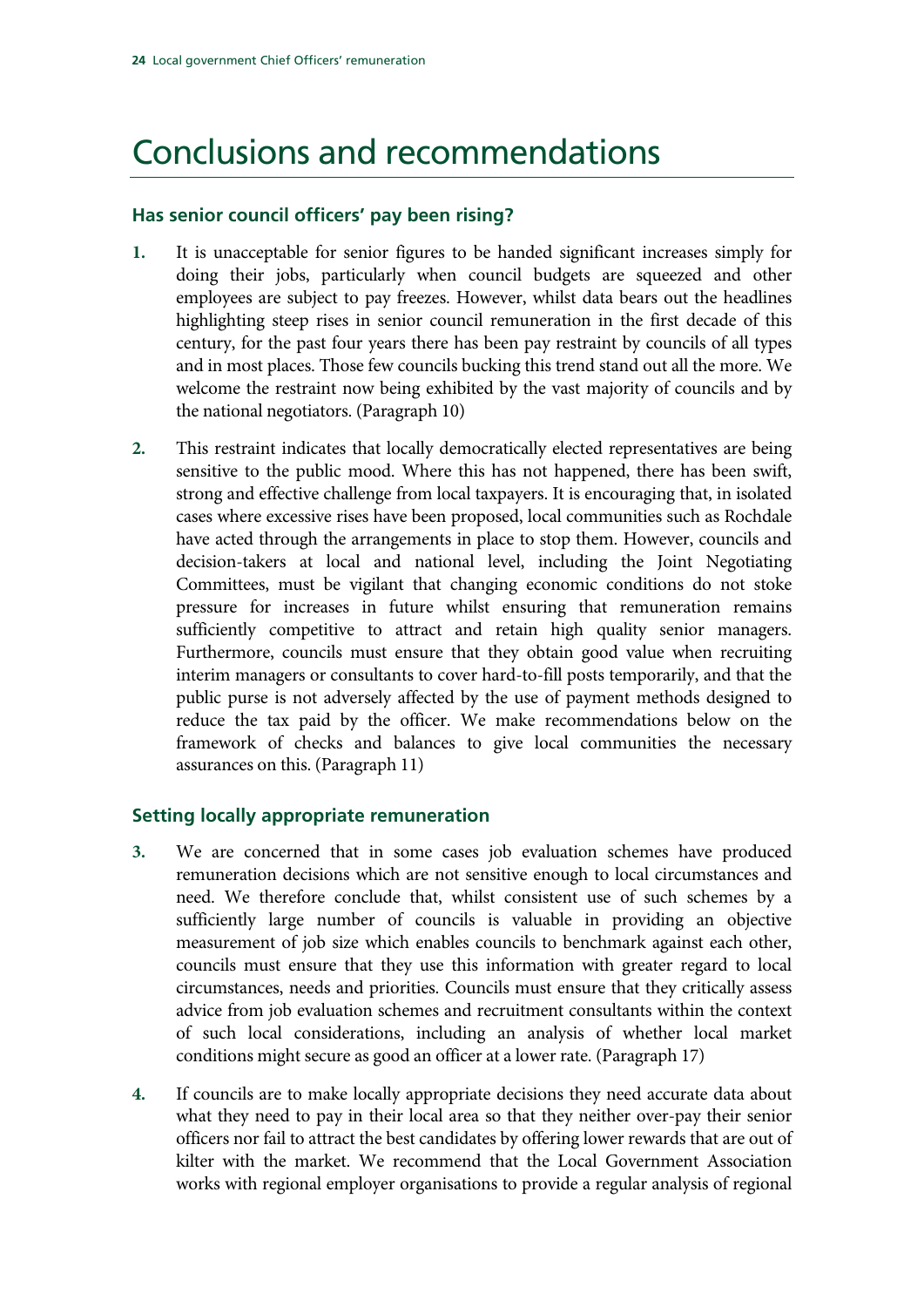pay trends and help to inform the national and local debate on appropriate remuneration levels and changes. The LGA should seek feedback from its council members as to whether there is a gap in the data about councils' ability to recruit and retain suitable candidates and, if necessary, commission regular surveys. However, we recognise that there is no 'one size fits all' formula to determine the right remuneration levels for every circumstance, since different councils have different local contexts and priorities. (Paragraph 20)

**5.** We welcome the fact that most councils have a relatively low ratio between the pay of the highest paid officers and staff on lower pay grades since this indicates a broad fairness within council pay approaches, in contrast to the significant gap between those in high paid and low paid jobs in parts of the private sector. However more can be done to raise the floor for pay and we commend those councils which have introduced a living wage policy for all their staff. (Paragraph 22)

#### **Assessment of performance**

**6.** If councils are to award their senior staff additional rewards such as bonuses these must be sensitive to local circumstances and be based on clear evidence of personal, additional contribution. However, many councils have only weakly developed and articulated mechanisms for assessing their Chief Officers' performance and bonuses may appear to be paid to those simply undertaking their normal responsibilities. It is essential that there are robust appraisal systems for Chief Officers. We recommend that the Local Government Association updates and publicises guidance on how to appraise senior officers. In addition, whilst the individual appraisals of an officer are not normally published, nor should they be, the Department for Communities and Local Government should require councils to publish the method so that local residents can see how robustly senior staff performance is assessed, and if linked to remuneration, how the performance-reward link is determined. (Paragraph 25)

### **Under-performance**

- **7.** Many councils do not have robust approaches to identify and tackle underperformance by senior staff which means some find it easier to pay them off inappropriately rather than address the underlying failure. The blurring of processes and the opaque manner in which some of these payments have been made has meant that local taxpayers may often not be aware when redundancy or discretionary payments have been mis-used. This does not deliver best value for local taxpayers. Councils must publish the rationale for, and amount of, any financial payment to a departing Chief Officer within a month of the decision to make the award so that the public can understand why such a payment has been made. Furthermore the public must be assured that effective appraisal processes are being followed and, as we recommend above, the Department for Communities and Local Government should require councils to publish information on the method used to appraise senior staff so that local residents can clearly see how any problems with performance will be addressed. (Paragraph 28)
- **8.** We welcome government moves to prevent the 'revolving door' where senior staff in receipt of large redundancy payments immediately take on another highly-paid job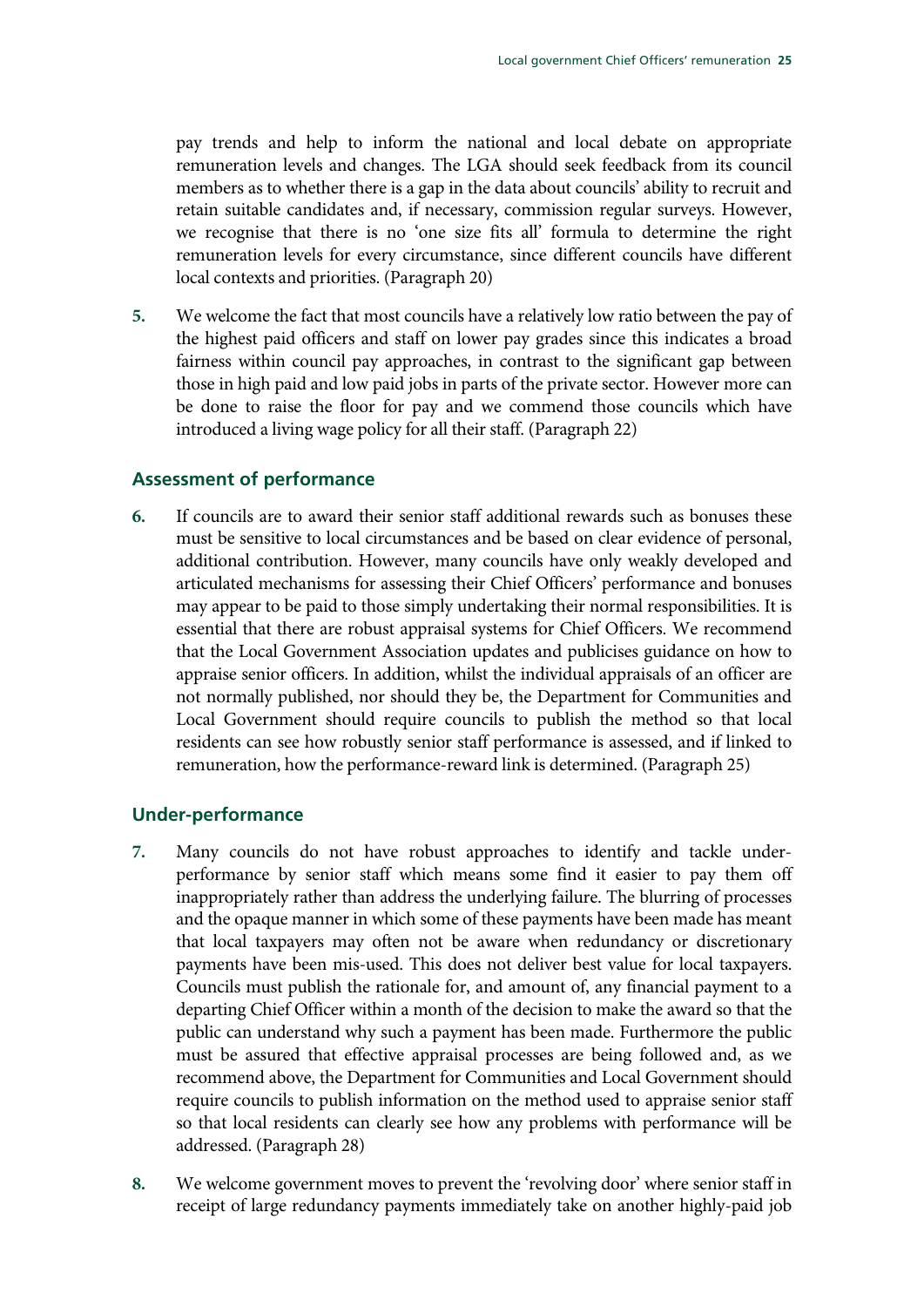in the same sector, or even undertake the same work for the same council as a consultant. This does not deliver best value for the taxpayer and in cases where an individual's performance has been inadequate represents a mis-use of public money. But we caution that the proposals must not penalise those made redundant through no fault of their own and who may naturally look to secure quickly another similar level job in the same sector. Close attention must be paid in developing the detailed proposals to protect such staff whilst ensuring abuses of redundancy arrangements (such as re-hiring staff immediately as consultants) are prevented. We await the details of the Government's proposals and subject to time constraints, we will wish to return to this issue later in this year. (Paragraph 30)

#### **Are Chief Executives essential?**

- **9.** We recognise that innovative approaches such as removing or sharing the post of Chief Executive can reduce overall salary bills and it is right that each council considers whether such approaches will deliver best value for their communities. However, councils can be deterred by adverse local public comment where, despite net savings on salaries, this approach leads to higher salaries for some individuals whose jobs expand. We therefore recommend that the Local Government Association researches the impact on overall salary budgets of those councils which have taken such approaches so as to provide an objective evidence base. We also recommend that the LGA undertakes an assessment as to the wider impact of sharing or abolishing senior posts on the efficiency and effectiveness of the council's leadership and management and strategic development, in order to help inform other councils' decisions. This analysis could usefully assess the cost savings delivered in reduced senior management remuneration costs where communities have decided to create unitary councils. (Paragraph 33)
- **10.** We do not support the merging of the role of Leader and Chief Executive since this has the potential to blur the distinction between two quite separate functions. The posts are distinct: the Leader sets the political direction of the council; and the Chief Officer implements these policy decisions operationally. This provides a robust framework for, on the one hand, professional advice and challenge over how political objectives are implemented, and, on the other, oversight and scrutiny of the effectiveness of the council service. While there is clearly an overlap in many aspects of the two roles, such as articulating corporate strategy, the different focus of each provides clarity which would be lost by merger. (Paragraph 35)

#### **Transparency and scrutiny**

**11.** We consider well-informed local action to be a more effective means of moderating pay levels than centrally imposed approaches. The regulatory regime introduced since 2010 requiring publication and scrutiny by councillors of pay decisions has made it easier for communities to influence pay decisions but more can be done to ensure that full and transparent data are available. Whilst it is clear that data are being published as required by regulations, councils do so in different ways, making it difficult for local taxpayers to make comparisons with other local authorities or over time. We recommend that the Local Government Association collates and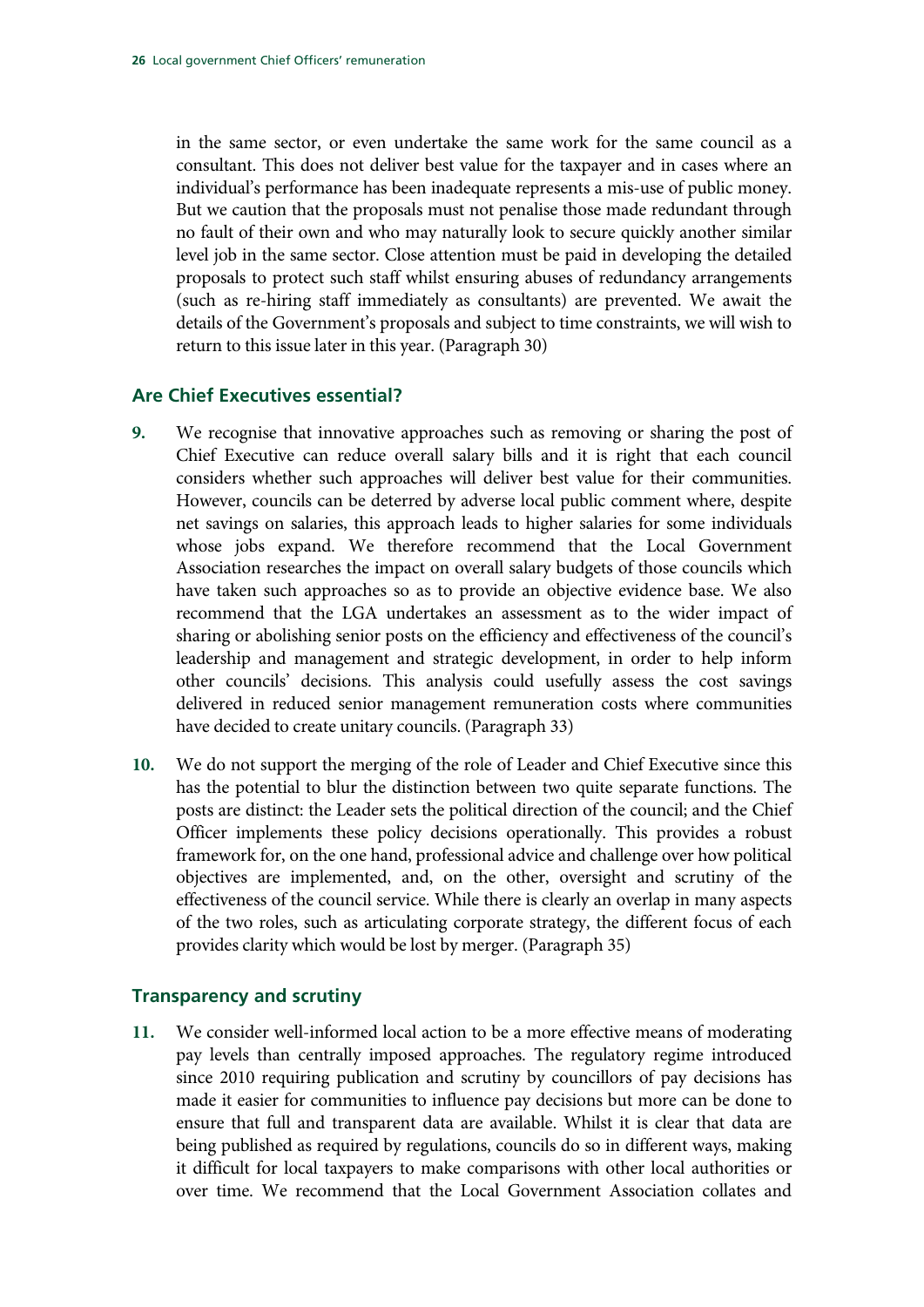presents data in a format which allows local people to compare approaches in their areas within a framework of easy to understand benchmarks. Individual councils should also assess with their local residents whether the way in which they present data is easily understandable. Councils must also set out, and fully report the matter to council, when an officer is paid other than by means of a salary subject to income tax, such as via a limited company, to provide clarity on the level of tax payable under any non-standard arrangements. (Paragraph 39)

- **12.** To enable effective scrutiny, frontline as well as Executive councillors must be involved. Current guidance requires decisions on remuneration packages worth over £100,000 and decisions on severance payments to be approved by the full council. The Department for Communities and Local Government (DCLG) should monitor how far councils are abiding by this. In addition, we recommend that DCLG strengthens guidance to require a council's policy on appraising and monitoring senior officer performance, together with procedures for addressing poor performance, to be approved by a full council meeting and published. (Paragraph 40)
- **13.** Whilst there has been pay restraint during the period of austerity, the challenge for councils in future will be to maintain this against changing economic conditions. The changes set out in this report will help to strengthen local control, helping to ensure there will not be a return to excessive salary inflation, while at the same time ensuring that pay is adequate to recruit and retain high quality managers in local government. (Paragraph 41)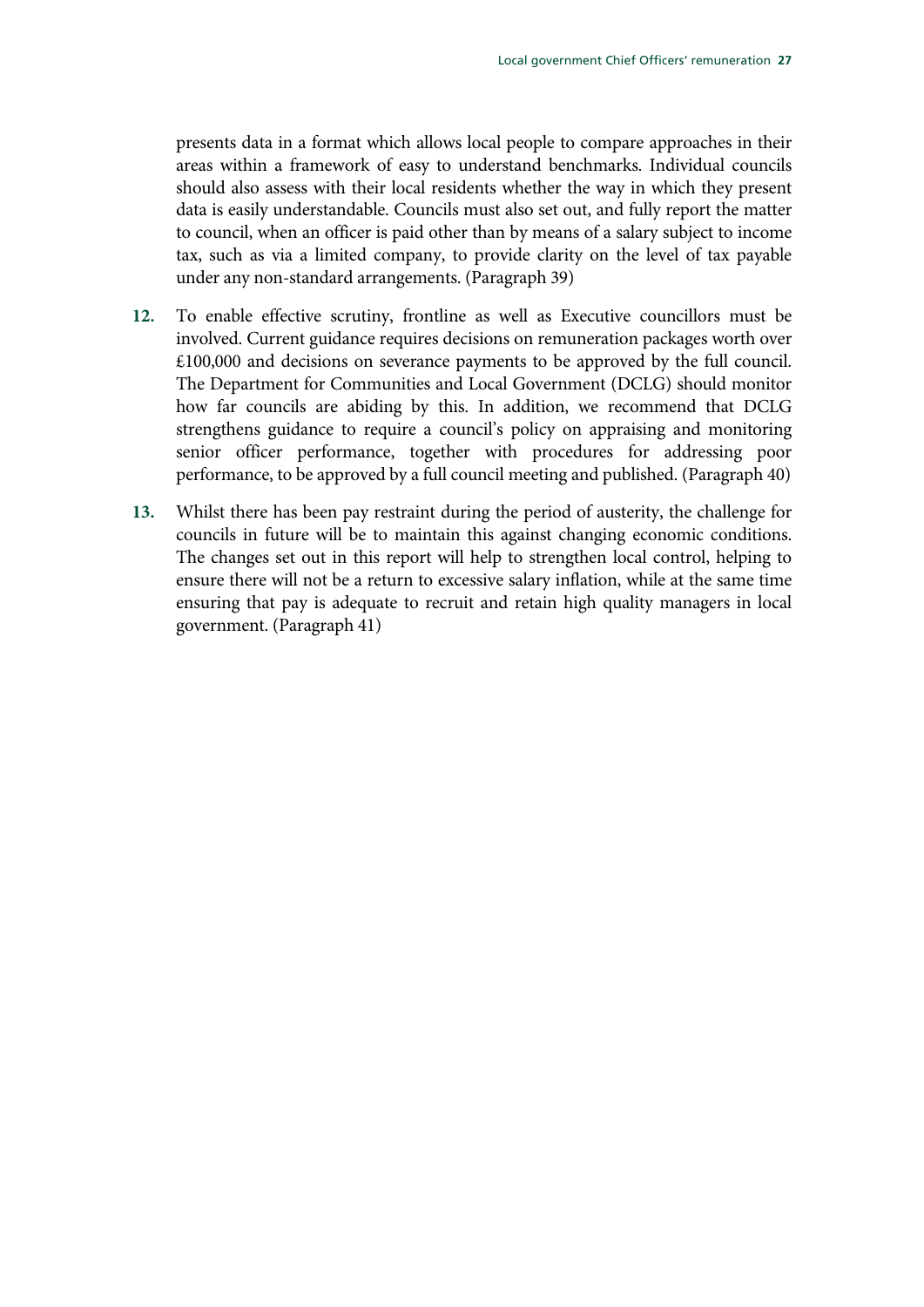## Formal Minutes

### **Monday 8 September 2014**

Members present:

Mr Clive Betts, in the Chair

Bob Blackman Simon Danczuk David Heyes Mark Pawsey

John Pugh John Stevenson Chris Williamson

Draft Report (*Local government Chief Officers' remuneration)* proposed by the Chair, brought up and read.

*Ordered*, That the Report be read a second time, paragraph by paragraph.

Paragraphs 1 to [41](#page-23-1) read and agreed to.

Summary agreed to.

*Resolved*, That the Report be the Second Report of the Committee to the House.

*Ordered*, That the Chair make the Report to the House.

*Ordered*, That embargoed copies of the Report be made available, in accordance with the provisions of Standing Order No. 134.

The following written evidence was ordered to be reported to the House for publication on the internet:

Solace.

[Adjourned until 3.00pm on Wednesday 10 September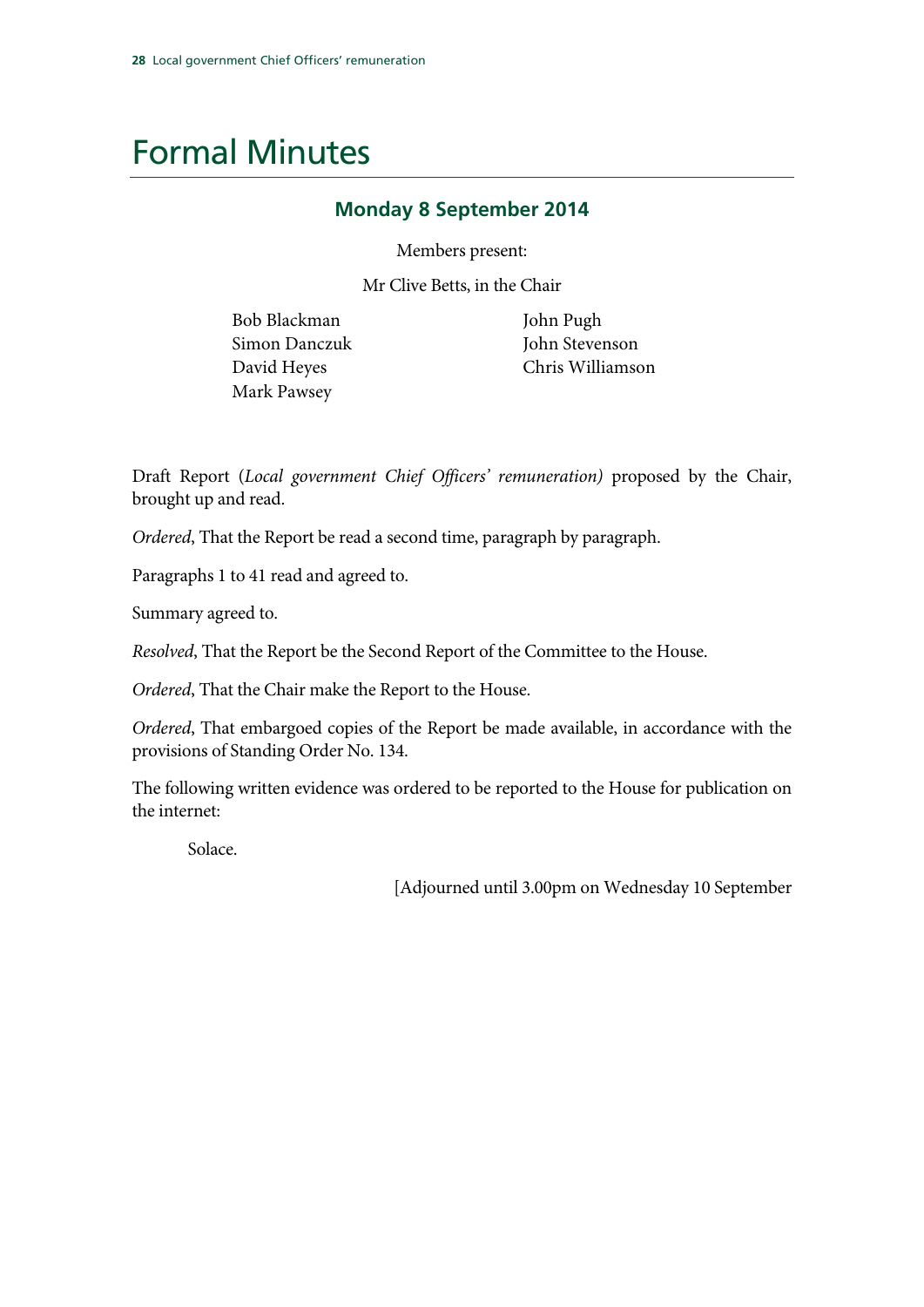### **Witnesses**

The following witnesses gave evidence. Transcripts can be viewed on the **Committee's** [inquiry page](http://www.parliament.uk/business/committees/committees-a-z/commons-select/communities-and-local-government-committee/inquiries/parliament-2010/chief-officers-pay/) 

| <b>Monday 17 March 2014</b>                                                                                                                                                                                                                                                                     | Question number |
|-------------------------------------------------------------------------------------------------------------------------------------------------------------------------------------------------------------------------------------------------------------------------------------------------|-----------------|
| Duncan Brown, Principal, Performance, Reward and Talent, AON Hewitt,<br>Jonathan Isaby, Chief Executive, TaxPayers' Alliance                                                                                                                                                                    | $Q1 - 62$       |
| <b>Charles Cotton, Performance Reward Manager, Chartered Institute of</b><br>Professional Development, Will Hutton, author of Fair Pay in the Public<br>Sector report, Cllr Jim McMahon, Chair of Workforce Board, Local<br><b>Government Association</b>                                       | O63-135         |
| <b>Wednesday 4 June 2014</b>                                                                                                                                                                                                                                                                    |                 |
| <b>Graham Farrant</b> , Chief Executive of Thurrock Council and the London<br>Borough of Barking and Dagenham, Maggie Rae, Corporate Director,<br><b>Wiltshire Council</b>                                                                                                                      | Q136-188        |
| <b>Mike Cooke, Chief Executive, London Borough of Camden,</b><br>Clir Sarah Hayward, Leader, London Borough of Camden, Clir Ravi<br>Govindia, Leader, London Borough of Wandsworth, Paul Martin, Chief<br>Executive, London Borough of Wandsworth                                               | Q189-239        |
| Peter Smith, Director, Hay Group, Martin Tucker, Joint Managing Partner,<br><b>Gatenby Sanderson</b>                                                                                                                                                                                            | Q240-270        |
| Wednesday 11 June 2014                                                                                                                                                                                                                                                                          |                 |
| <b>Clir Colin Lambert, Former Leader, Rochdale Borough Council,</b><br>Jim Taylor, Former Chief Executive, Rochdale Borough Council,<br>Cllr David Hodge, Leader, Surrey County Council, David McNulty, Chief<br><b>Executive, Surrey County Council</b>                                        | O271-404        |
| Mary Pett, Honorary Secretary, Association of Local Authority Chief<br>Executives, Mark Rogers, President, Society of Local Authority Chief<br>Executives and Senior Managers and Chief Executive, Birmingham City<br>Council, Mike Short, Senior National Officer for Local Government, Unison | Q405-443        |
| Monday 23 June 2014                                                                                                                                                                                                                                                                             |                 |
| <b>Brandon Lewis MP, Parliamentary Under-Secretary of State, Department</b><br>for Communities and Local Government                                                                                                                                                                             | O444-482        |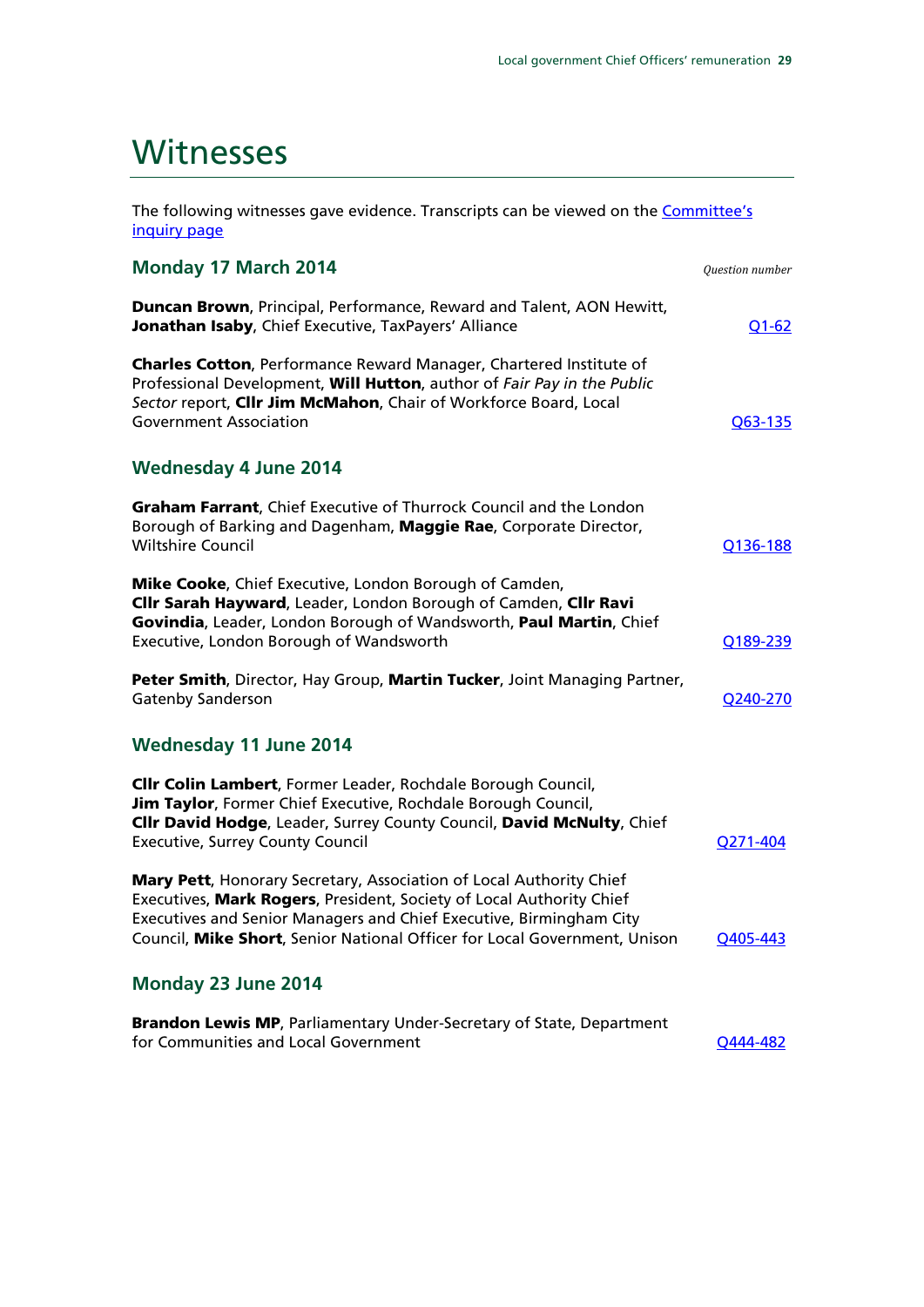## Published written evidence

The following written evidence was received and can be viewed on the Committee's inquiry web page at [www.parliament.uk/clg.](http://www.parliament.uk/clg) COR numbers are generated by the evidence processing system and so may not be complete.

- 1 Aon Hewitt [\(COR0019\)](http://data.parliament.uk/writtenevidence/committeeevidence.svc/evidencedocument/communities-and-local-government-committee/local-government-chief-officers-remuneration/written/7369.html)
- 2 Association of County Chief Executives [\(COR0002\)](http://data.parliament.uk/writtenevidence/committeeevidence.svc/evidencedocument/communities-and-local-government-committee/local-government-chief-officers-remuneration/written/5613.html)
- 3 Association of Local Authority Chief Executives [Alace] [\(COR0011\)](http://data.parliament.uk/writtenevidence/committeeevidence.svc/evidencedocument/communities-and-local-government-committee/local-government-chief-officers-remuneration/written/5660.html)
- 4 Cooke, Mike [\(COR0016\)](http://data.parliament.uk/writtenevidence/committeeevidence.svc/evidencedocument/communities-and-local-government-committee/local-government-chief-officers-remuneration/written/5741.html)
- 5 Department for Communities and Local Government [\(COR0012\)](http://data.parliament.uk/writtenevidence/committeeevidence.svc/evidencedocument/communities-and-local-government-committee/local-government-chief-officers-remuneration/written/5661.html)
- 6 Department for Communities and Local Government [\(COR0022\)](http://data.parliament.uk/writtenevidence/committeeevidence.svc/evidencedocument/communities-and-local-government-committee/local-government-chief-officers-remuneration/written/10745.html)
- 7 Hay Group [\(COR0020\)](http://data.parliament.uk/writtenevidence/committeeevidence.svc/evidencedocument/communities-and-local-government-committee/local-government-chief-officers-remuneration/written/9702.html)
- 8 Lambert, Councillor Colin [\(COR0024\)](http://data.parliament.uk/writtenevidence/committeeevidence.svc/evidencedocument/communities-and-local-government-committee/local-government-chief-officers-remuneration/written/10948.html)
- 9 Les, Councillor Carl [\(COR0009\)](http://data.parliament.uk/writtenevidence/committeeevidence.svc/evidencedocument/communities-and-local-government-committee/local-government-chief-officers-remuneration/written/5655.html)
- 10 Local Government Association [\(COR0006\)](http://data.parliament.uk/writtenevidence/committeeevidence.svc/evidencedocument/communities-and-local-government-committee/local-government-chief-officers-remuneration/written/5649.html)
- 11 Local Government Yorkshire and Humber [\(COR0001\)](http://data.parliament.uk/writtenevidence/committeeevidence.svc/evidencedocument/communities-and-local-government-committee/local-government-chief-officers-remuneration/written/5588.html)
- 12 London Borough of Barking and Dagenham and Thurrock Council [\(COR0008\)](http://data.parliament.uk/writtenevidence/committeeevidence.svc/evidencedocument/communities-and-local-government-committee/local-government-chief-officers-remuneration/written/5652.html)
- 13 Redcar and Cleveland Borough Council [\(COR0003\)](http://data.parliament.uk/writtenevidence/committeeevidence.svc/evidencedocument/communities-and-local-government-committee/local-government-chief-officers-remuneration/written/5614.html)
- 14 Society of Local Authority Chief Executives and Senior Managers [Solace] [\(COR0005\)](http://data.parliament.uk/writtenevidence/committeeevidence.svc/evidencedocument/communities-and-local-government-committee/local-government-chief-officers-remuneration/written/5646.html) [\(COR0025\)](http://data.parliament.uk/writtenevidence/committeeevidence.svc/evidencedocument/communities-and-local-government-committee/local-government-chief-officers-remuneration/written/11714.html)
- 15 Surrey County Council [\(COR0010\)](http://data.parliament.uk/writtenevidence/committeeevidence.svc/evidencedocument/communities-and-local-government-committee/local-government-chief-officers-remuneration/written/5659.html)
- 16 Surrey County Council [\(COR0023\)](http://data.parliament.uk/writtenevidence/committeeevidence.svc/evidencedocument/communities-and-local-government-committee/local-government-chief-officers-remuneration/written/10923.html)
- 17 TaxPayers' Alliance [\(COR0017\)](http://data.parliament.uk/writtenevidence/committeeevidence.svc/evidencedocument/communities-and-local-government-committee/local-government-chief-officers-remuneration/written/5752.html)
- 18 Unison [\(COR0004\)](http://data.parliament.uk/writtenevidence/committeeevidence.svc/evidencedocument/communities-and-local-government-committee/local-government-chief-officers-remuneration/written/5627.html)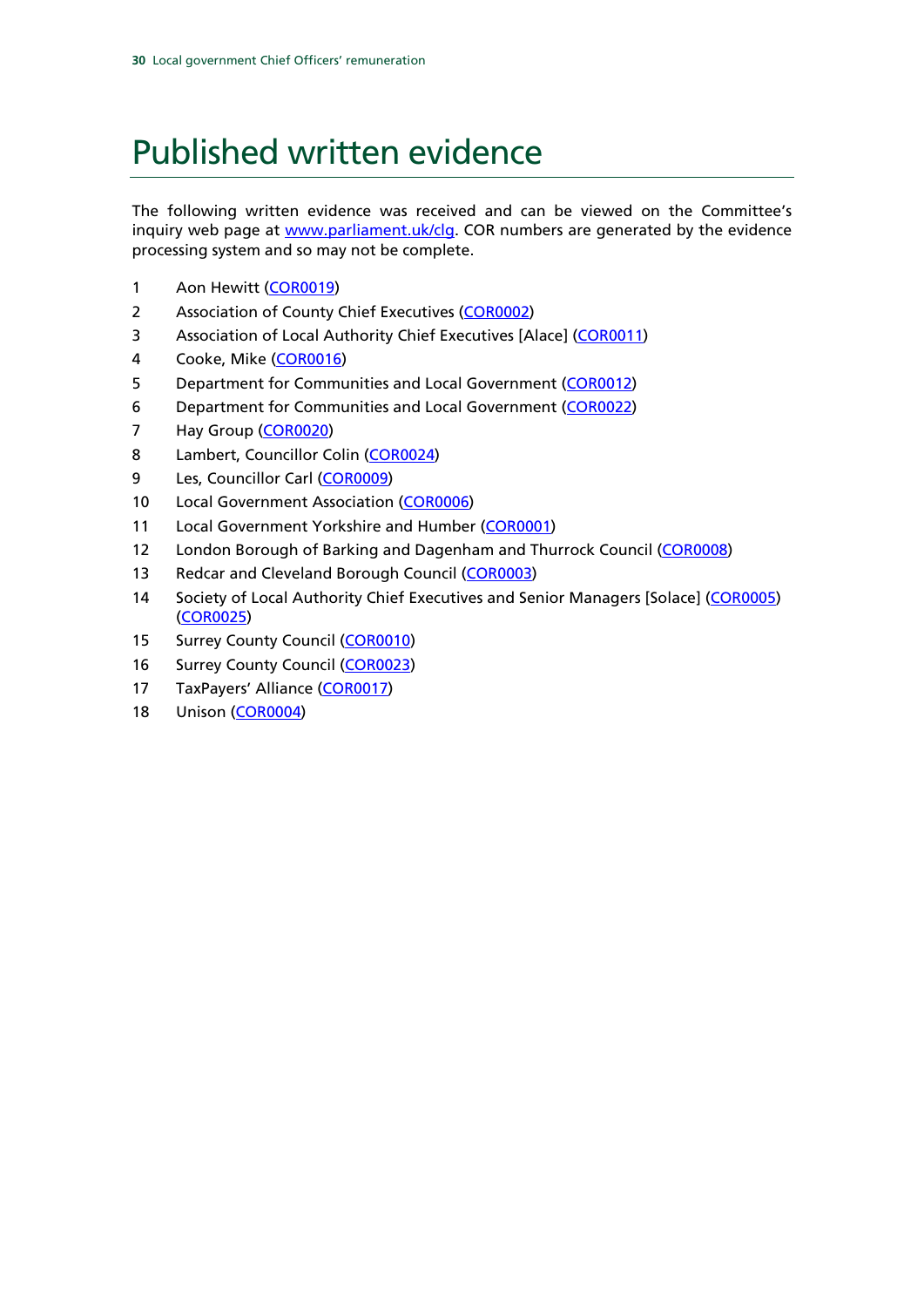## List of Reports from the Committee during the current Parliament

All publications from the Committee are available on the Committee's website at [www.parliament.uk/clg.](http://www.parliament.uk/clg)

The reference number of the Government's response to each Report is printed in brackets after the HC printing number.

#### **Session 2014–15**

| First Report                | Devolution in England: the case for local government                                                                                                      | <b>HC 503</b> |
|-----------------------------|-----------------------------------------------------------------------------------------------------------------------------------------------------------|---------------|
| <b>First Special Report</b> | Further review of the work of the Local Government<br>Ombudsman: Responses to the Committee's Fifth<br>Report of Session 2013-14                          | <b>HC 192</b> |
|                             | Second Special Report Local Government Procurement: Response of the<br>Local Government Association to the Committee's<br>Sixth Report of Session 2013-14 | HC 193        |

#### **Session 2013–14**

| <b>First Report</b>         | The Private Rented Sector                                                                                                                                                               | HC 50 (CM 8730)  |
|-----------------------------|-----------------------------------------------------------------------------------------------------------------------------------------------------------------------------------------|------------------|
| <b>First Special Report</b> | Committee's response to the Government's<br>consultation on permitted development rights for<br>homeowners: Government response to the<br>Committee's Seventh Report of Session 2012-13 | <b>HC 173</b>    |
| Second Report               | The work of the Regulation Committee of the Homes<br>and Communities Agency                                                                                                             | HC 310 (HC 836)  |
| <b>Third Report</b>         | <b>Community Budgets</b>                                                                                                                                                                | HC 163 (CM 8794) |
| Fourth Report               | Post-legislative scrutiny of the Greater London<br>Authority Act 2007 and the London Assembly                                                                                           | HC 213 (CM 8761) |
| Fifth Report                | Further review of the work of the Local Government<br>Ombudsman                                                                                                                         | <b>HC 866</b>    |
| Sixth Report                | <b>Local Government Procurement</b>                                                                                                                                                     | HC712 (CM 8888)  |
| Seventh Report              | <b>Building Regulations certification of domestic</b><br>electrical work                                                                                                                | HC 906 (CM 8853) |

#### **HC Session 2012–13**

| <b>First Report</b> | Park Homes                                                         | HC 177-I (CM 8424)            |
|---------------------|--------------------------------------------------------------------|-------------------------------|
| Second Report       | European Regional Development Fund                                 | HC 81 (CM 8389)               |
| Third Report        | The work of the Local Government Ombudsman                         | HC 431 (HC 615 & HC<br>650)   |
| Fourth Report       | Pre-appointment hearing for the Chair of the Audit<br>Commission   | <b>HC 553</b>                 |
| Fifth Report        | Mutual and co-operative approaches to delivering<br>local services | HC 112 (CM 8547 & HC<br>1091) |
| Sixth Report        | Councillors on the frontline                                       | HC 432 (CM 8582)              |